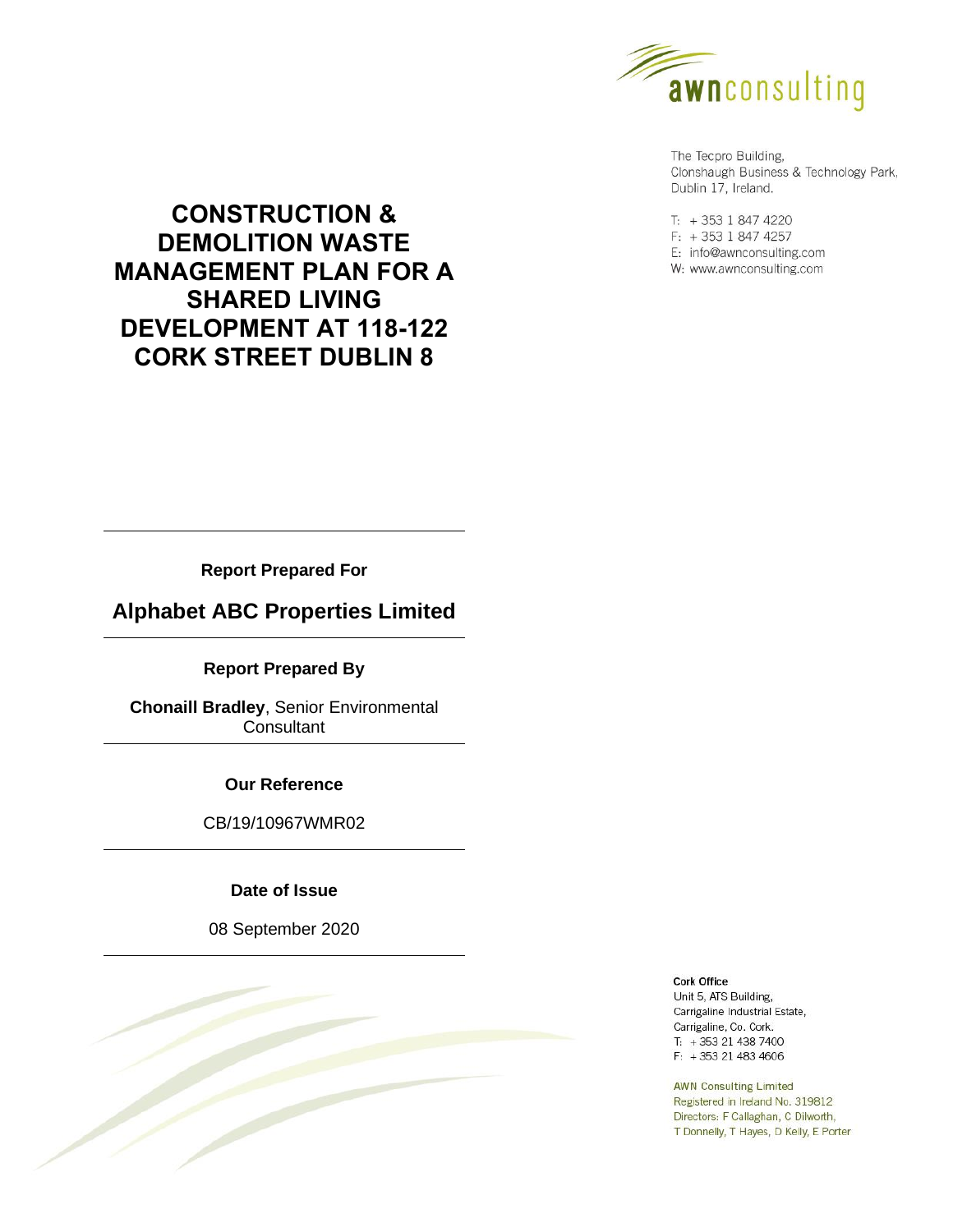# **Document History**

| <b>Document Reference</b> |                      | Original Issue Date |                          |  |  |
|---------------------------|----------------------|---------------------|--------------------------|--|--|
| CB/19/10967WMR02          |                      | 08 September 2020   |                          |  |  |
| <b>Revision Level</b>     | <b>Revision Date</b> | Description         | <b>Sections Affected</b> |  |  |
|                           |                      |                     |                          |  |  |
|                           |                      |                     |                          |  |  |
|                           |                      |                     |                          |  |  |
|                           |                      |                     |                          |  |  |
|                           |                      |                     |                          |  |  |
|                           |                      |                     |                          |  |  |
|                           |                      |                     |                          |  |  |
|                           |                      |                     |                          |  |  |
|                           |                      |                     |                          |  |  |

\_\_\_\_\_\_\_\_\_\_\_\_\_\_\_\_\_\_\_\_\_\_\_\_\_\_\_\_\_\_\_\_\_\_\_\_\_\_\_\_\_\_\_\_\_\_\_\_\_\_\_\_\_\_\_\_\_\_\_\_\_\_\_\_\_\_\_\_\_\_\_\_\_\_\_\_\_\_\_\_\_\_\_\_\_\_\_\_\_\_\_\_\_\_\_\_\_\_\_\_\_\_\_\_\_

# **Record of Approval**

| <b>Details</b> | Written by                             | Approved by         |  |  |
|----------------|----------------------------------------|---------------------|--|--|
| Signature      |                                        | Claine Newy         |  |  |
| Name           | <b>Chonaill Bradley</b>                | <b>Elaine Neary</b> |  |  |
| Title          | <b>Senior Environmental Consultant</b> | Associate           |  |  |
| Date           | 08 September 2020                      | 08 September 2020   |  |  |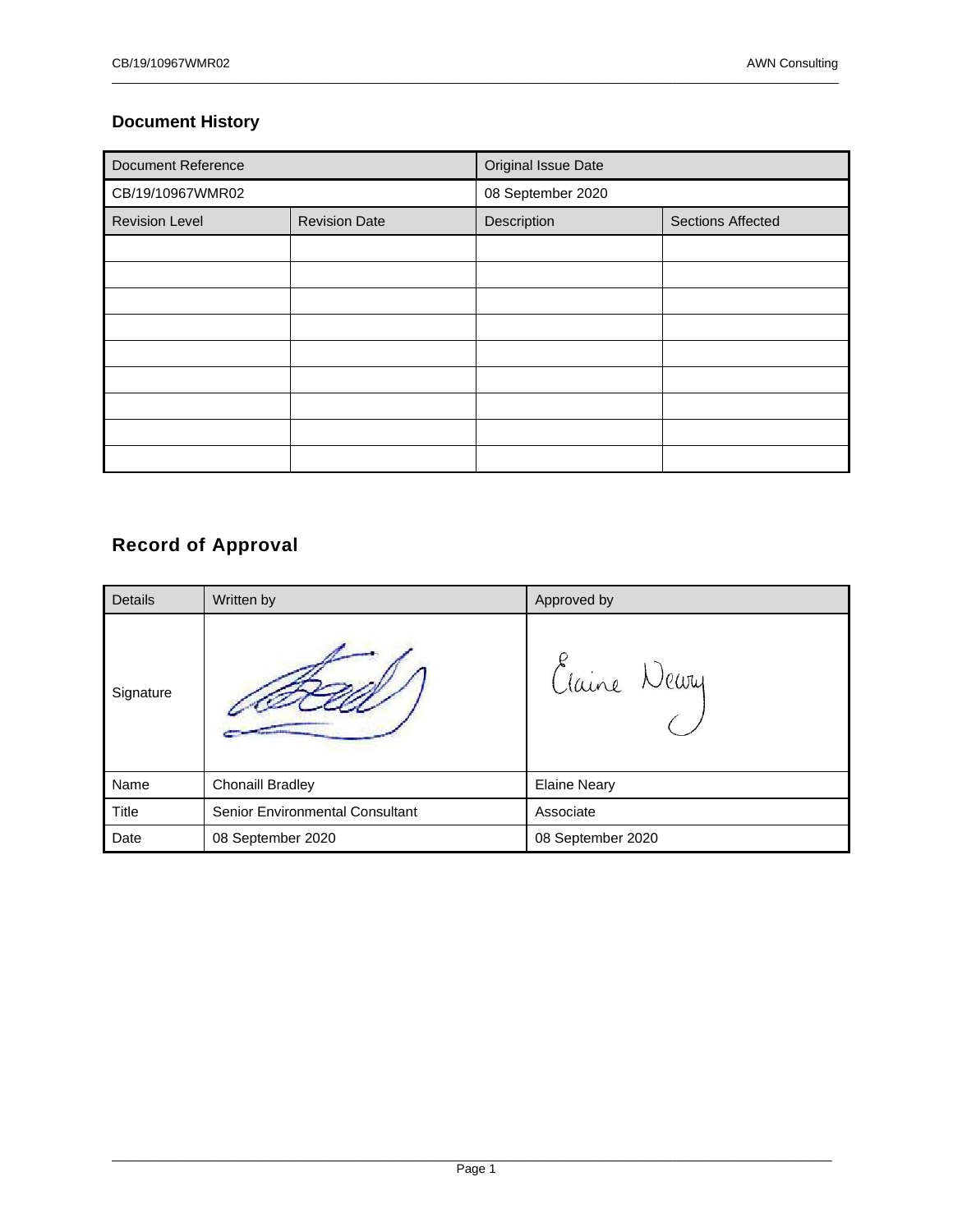# **Contents**

# Page

| 1.0  |      |                                                              |
|------|------|--------------------------------------------------------------|
| 2.0  |      | CONSTRUCTION & DEMOLITION WASTE MANAGEMENT IN IRELAND  3     |
|      | 2.1  |                                                              |
|      | 2.2  |                                                              |
|      | 2.3  |                                                              |
| 3.0  |      |                                                              |
|      | 3.1  |                                                              |
|      | 3.2  |                                                              |
|      | 3.3  |                                                              |
|      | 3.4  |                                                              |
| 4.0  |      |                                                              |
|      | 4.1  |                                                              |
|      | 4.2  |                                                              |
|      | 4.3  |                                                              |
|      | 4.4  | Tracking and Documentation Procedures for Off-Site Waste 15  |
| 5.0  |      |                                                              |
|      | 5.1  |                                                              |
|      | 5.2  |                                                              |
|      | 5.3  |                                                              |
| 6.0  |      |                                                              |
| 7.0  |      |                                                              |
|      | 7.1  |                                                              |
|      | 7.2  |                                                              |
| 8.0  |      |                                                              |
| 9.0  |      |                                                              |
|      | 9.1  |                                                              |
|      | 9.2  | Review of Records and Identification of Corrective Actions18 |
| 10.0 |      |                                                              |
|      | 10.1 |                                                              |
|      | 10.2 |                                                              |
| 11.0 |      |                                                              |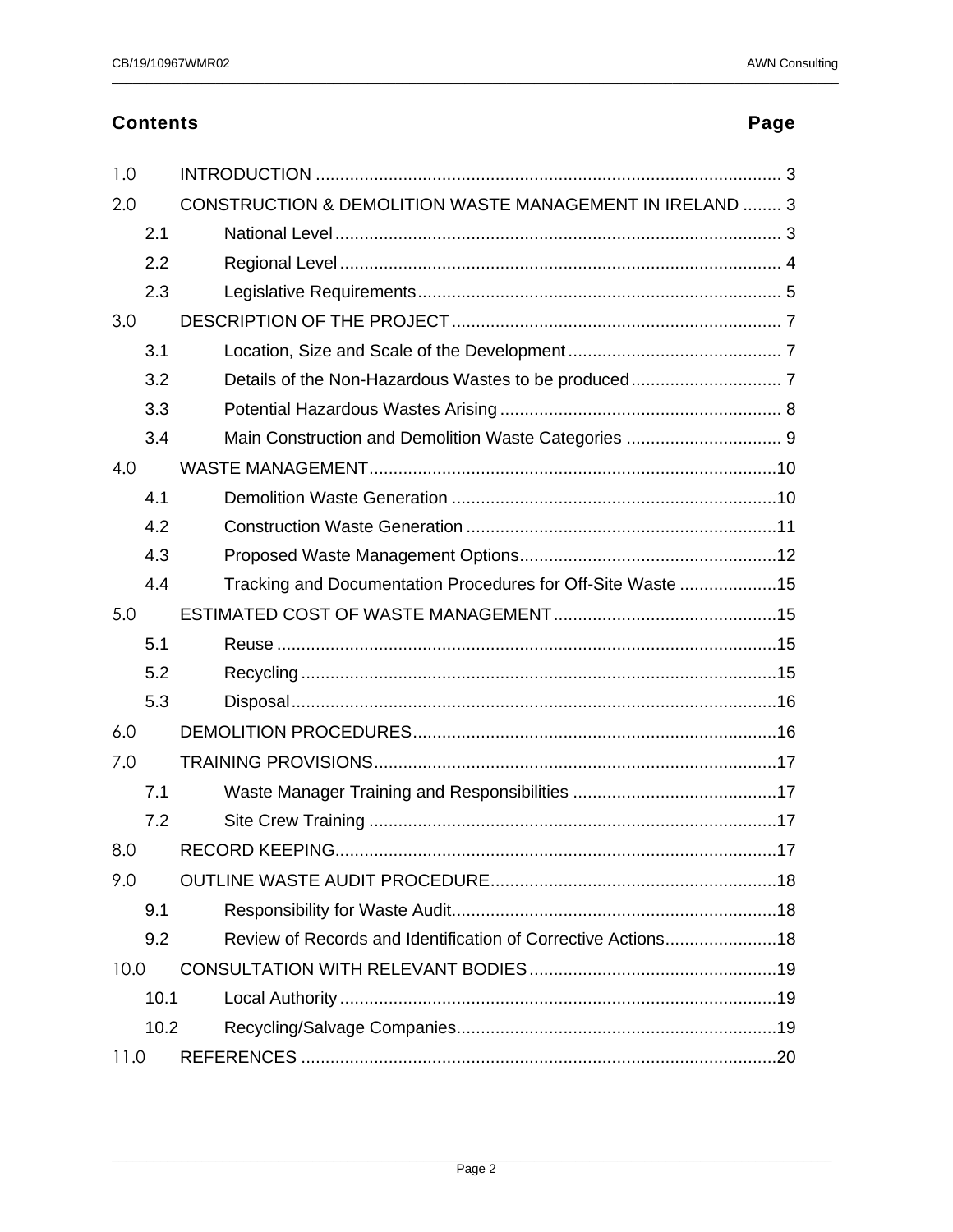# <span id="page-3-0"></span>**1.0 INTRODUCTION**

AWN Consulting Ltd. (AWN) has prepared this Outline Construction and Demolition (C&D) Waste Management Plan (WMP) on behalf of Alphabet ABC Properties Limited, for a proposed shared living development on a site know as The Old Glass Factory at the rear of Nos. 113, 114 and 115 Cork Street; No. 118 Cork Street (D08 E7PD) and lands to the rear of No. 118 Cork Street (D08 DR0K); No. 119 Cork Street (D08 EK44), No. 120 Cork Street (D08 X763), No. 121 Cork Street (D08 VH36) and No. 122 Cork Street (D08 K52Y), all with adjoining lands to the rear; and No. 56 John Street South (D08 KA99) and the adjacent laneway, Dublin 8. The proposed development will be comprised of shared living units, café unit, communal kitchens, amenity space, roof garden and landscaping.

\_\_\_\_\_\_\_\_\_\_\_\_\_\_\_\_\_\_\_\_\_\_\_\_\_\_\_\_\_\_\_\_\_\_\_\_\_\_\_\_\_\_\_\_\_\_\_\_\_\_\_\_\_\_\_\_\_\_\_\_\_\_\_\_\_\_\_\_\_\_\_\_\_\_\_\_\_\_\_\_\_\_\_\_\_\_\_\_\_\_\_\_\_\_\_\_\_\_\_\_\_\_\_\_\_

This plan will provide information necessary to ensure that the management of C&D waste at the site is undertaken in accordance with the current legal and industry standards including the *Waste Management Acts 1996 - 2011* and associated Regulations<sup>1</sup>, *Protection of the Environment Act 2003* as amended <sup>2</sup>, Litter Pollution Act *1997* as amended <sup>3</sup> and the *Eastern-Midlands Region Waste Management Plan 2015 – 2021<sup>4</sup>* . In particular, this Plan aims to ensure maximum recycling, reuse and recovery of waste with diversion from landfill, wherever possible. It also seeks to provide guidance on the appropriate collection and transport of waste from the site to prevent issues associated with litter or more serious environmental pollution (e.g. contamination of soil and/or water).

This C&D WMP includes information on the legal and policy framework for C&D waste management in Ireland, estimates of the type and quantity of waste to be generated by the proposed development and makes recommendations for management of different waste streams.

# <span id="page-3-1"></span>**2.0 CONSTRUCTION & DEMOLITION WASTE MANAGEMENT IN IRELAND**

# <span id="page-3-2"></span>**2.1 National Level**

The Irish Government issued a policy statement in September 1998 known as *'Changing Our Ways' <sup>5</sup>* , which identified objectives for the prevention, minimisation, reuse, recycling, recovery and disposal of waste in Ireland. The target for C&D waste in this report was to recycle at least 50% of C&D waste within a five year period (by 2003), with a progressive increase to at least 85% over fifteen years (i.e. 2013).

In response to the *Changing Our Ways* report, a task force (Task Force B4) representing the waste sector of the already established Forum for the Construction Industry, released a report entitled '*Recycling of Construction and Demolition Waste' <sup>6</sup>* concerning the development and implementation of a voluntary construction industry programme to meet the Government's objectives for the recovery of C&D waste.

The most recent national policy document was published in July 2012, entitled '*A Resource Opportunity - Waste Management Policy in Ireland' <sup>7</sup>* . This document stresses the environmental and economic benefits of better waste management, particularly in relation to waste prevention. The document sets out a number of actions in relation to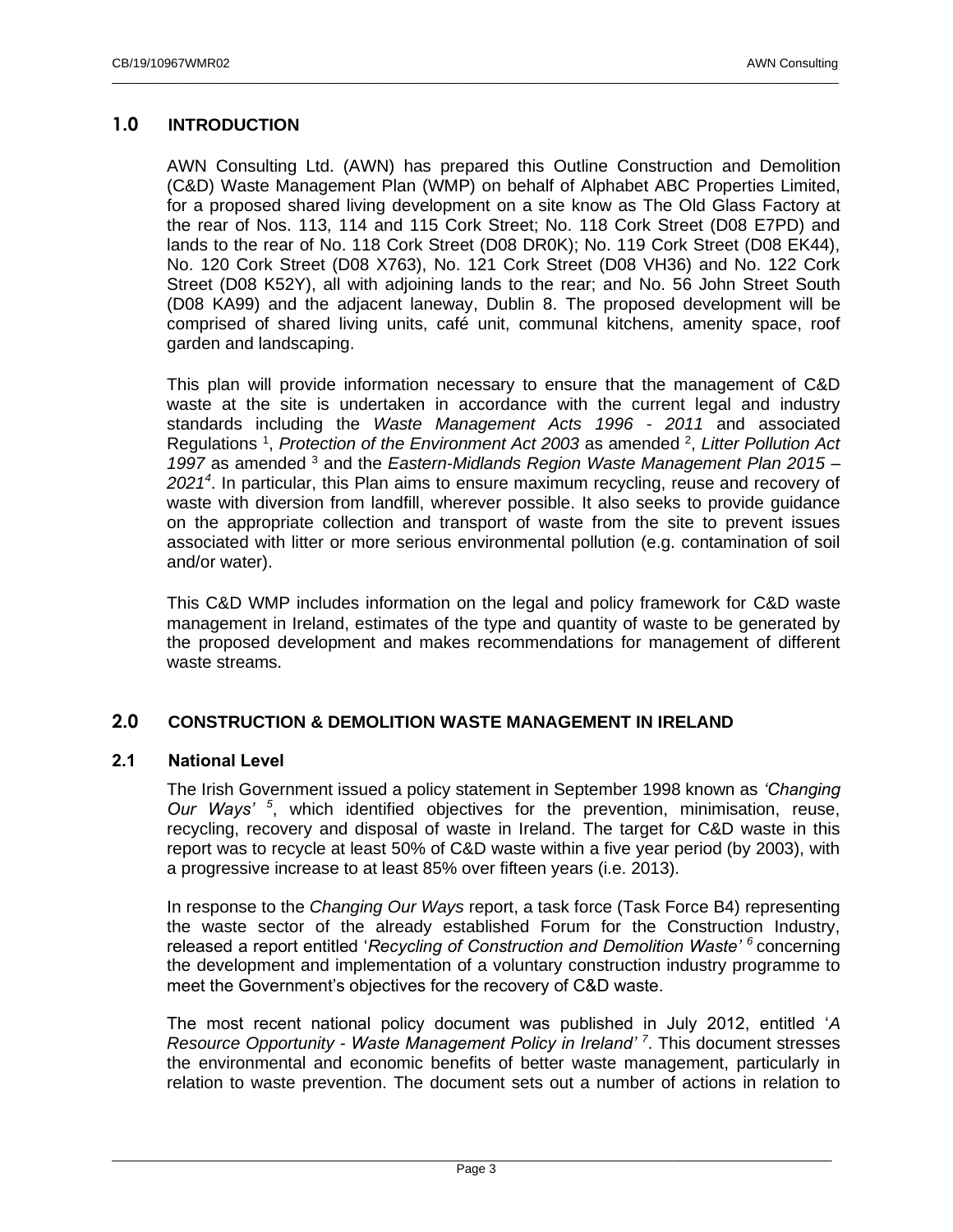C&D waste and commits to undertake a review of specific producer responsibility requirements for C&D projects over a certain threshold.

\_\_\_\_\_\_\_\_\_\_\_\_\_\_\_\_\_\_\_\_\_\_\_\_\_\_\_\_\_\_\_\_\_\_\_\_\_\_\_\_\_\_\_\_\_\_\_\_\_\_\_\_\_\_\_\_\_\_\_\_\_\_\_\_\_\_\_\_\_\_\_\_\_\_\_\_\_\_\_\_\_\_\_\_\_\_\_\_\_\_\_\_\_\_\_\_\_\_\_\_\_\_\_\_\_

The National Construction and Demolition Waste Council (NCDWC) was launched in June 2002, as one of the recommendations of the Forum for the Construction Industry, in the Task Force B4 final report. The NCDWC subsequently produced '*Best Practice Guidelines for the Preparation of Waste Management Plans for Construction and Demolition Projects' <sup>8</sup>* in July 2006 in conjunction with the then Department of the Environment, Heritage and Local Government (DoEHLG). The guidelines outline the issues that need to be addressed at the pre-planning stage of a development all the way through to its completion. These guidelines have been followed in the preparation of this document and include the following elements:

- Predicted C&D wastes and procedures to prevent, minimise, recycle and reuse wastes;
- Waste disposal/recycling of C&D wastes at the site;
- Provision of training for waste manager and site crew;
- Details of proposed record keeping system;
- Details of waste audit procedures and plan; and
- Details of consultation with relevant bodies i.e. waste recycling companies, Dublin City Council etc.

Section 3 of the Guidelines identifies thresholds above which there is a requirement for the preparation of a C&D Waste Management Plan for developments. This development requires a C&D WMP under the following criterion:

• Demolition/renovation/refurbishment projects generating in excess of 100m<sup>3</sup> in volume, of waste.

Other guidelines followed in the preparation of this report include *'Construction and Demolition Waste Management – a handbook for Contractors and Site Managers' <sup>9</sup>* published by FÁS and the Construction Industry Federation in 2002.

These guidance documents are considered to define best practice for C&D projects in Ireland and describe how C&D projects are to be undertaken such that environmental impacts and risks are

## <span id="page-4-0"></span>**2.2 Regional Level**

The proposed development is located in the Local Authority area of Dublin City Council (DCC). The *Eastern-Midlands Region Waste Management Plan 2015 – 2021* is the regional waste management plan for the DCC area published in May 2015.

The Regional Plan sets out the strategic targets for waste management in the region and sets a specific target for C&D waste of *"70% preparing for reuse, recycling and other recovery of construction and demolition waste"* (excluding natural soils and stones and hazardous wastes) to be achieved by 2020.

Municipal landfill charges in Ireland are based on the weight of waste disposed. In the Leinster Region, charges are approximately €130 - €150 per tonne of waste which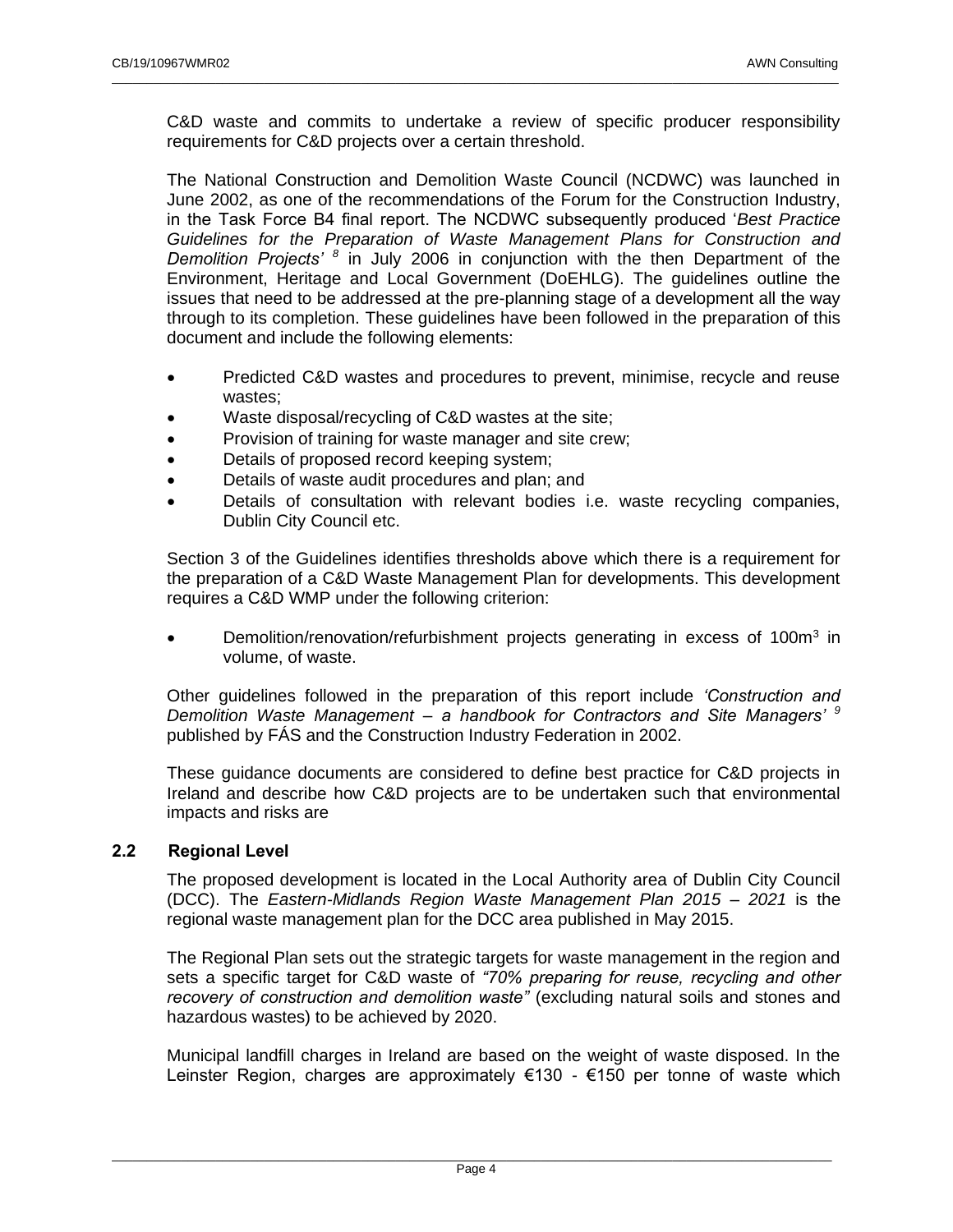includes a €75 per tonne landfill levy introduced under the *Waste Management (Landfill Levy) (Amendment) Regulations 2012.*

\_\_\_\_\_\_\_\_\_\_\_\_\_\_\_\_\_\_\_\_\_\_\_\_\_\_\_\_\_\_\_\_\_\_\_\_\_\_\_\_\_\_\_\_\_\_\_\_\_\_\_\_\_\_\_\_\_\_\_\_\_\_\_\_\_\_\_\_\_\_\_\_\_\_\_\_\_\_\_\_\_\_\_\_\_\_\_\_\_\_\_\_\_\_\_\_\_\_\_\_\_\_\_\_\_

The *Dublin City Development Plan 2016 – 2022 <sup>10</sup>* sets out a number of policies and objectives for Dublin City in line with the objectives of the regional waste management plan. The plan identifies the development of recycling in order to minimise the use of landfill as the main objective of the City Council. Waste policies and objectives with a particular relevance to the proposed development are:

# Policies:

- *SI19: To support the principles of good waste management and the implementation of best international practice in relation to waste management in order for Dublin City and the region to become self-reliant in terms of waste management.*
- *SI20: To prevent and minimise waste and to encourage and support material sorting and recycling.*
- *SI21: To minimise the amount of waste which cannot be prevented and ensure it is managed and treated without causing environmental pollution.*

# Objectives:

- *SIO17: To promote the re-use of building materials, recycling of demolition material and the use of materials from renewable sources. In all developments in excess of 10 housing units and commercial developments in excess of 1000 sqm, a materials source and management plan showing type of materials/proportion of re-use/recycled materials to be used shall be implemented by the developer.*
- *SIO18: To implement the current Litter Management Plan through enforcement of the litter laws, street cleaning and education and awareness campaigns.*
- *SIO19: To implement the Eastern-Midlands Waste Management Plan 2015-2021 and achieve the plan targets and objectives.*

# <span id="page-5-0"></span>**2.3 Legislative Requirements**

The primary legislative instruments that govern waste management in Ireland and applicable to the project are:

- Waste Management Act 1996 (No. 10 of 1996) as amended. Sub-ordinate legislation includes:
	- o European Communities (Waste Directive) Regulations 2011 (SI 126 of 2011) as amended
	- o Waste Management (Collection Permit) Regulations (S.I No. 820 of 2007) as amended
	- o Waste Management (Facility Permit and Registration) Regulations 2007, (S.I No. 821 of 2007) as amended
	- o Waste Management (Licensing) Regulations 2004 (S.I. No. 395 of 2004) as amended
	- o Waste Management (Packaging) Regulations 2014 (S.I. 282 of 2014) as amended
	- o Waste Management (Planning) Regulations 1997 (S.I. No. 137 of 1997)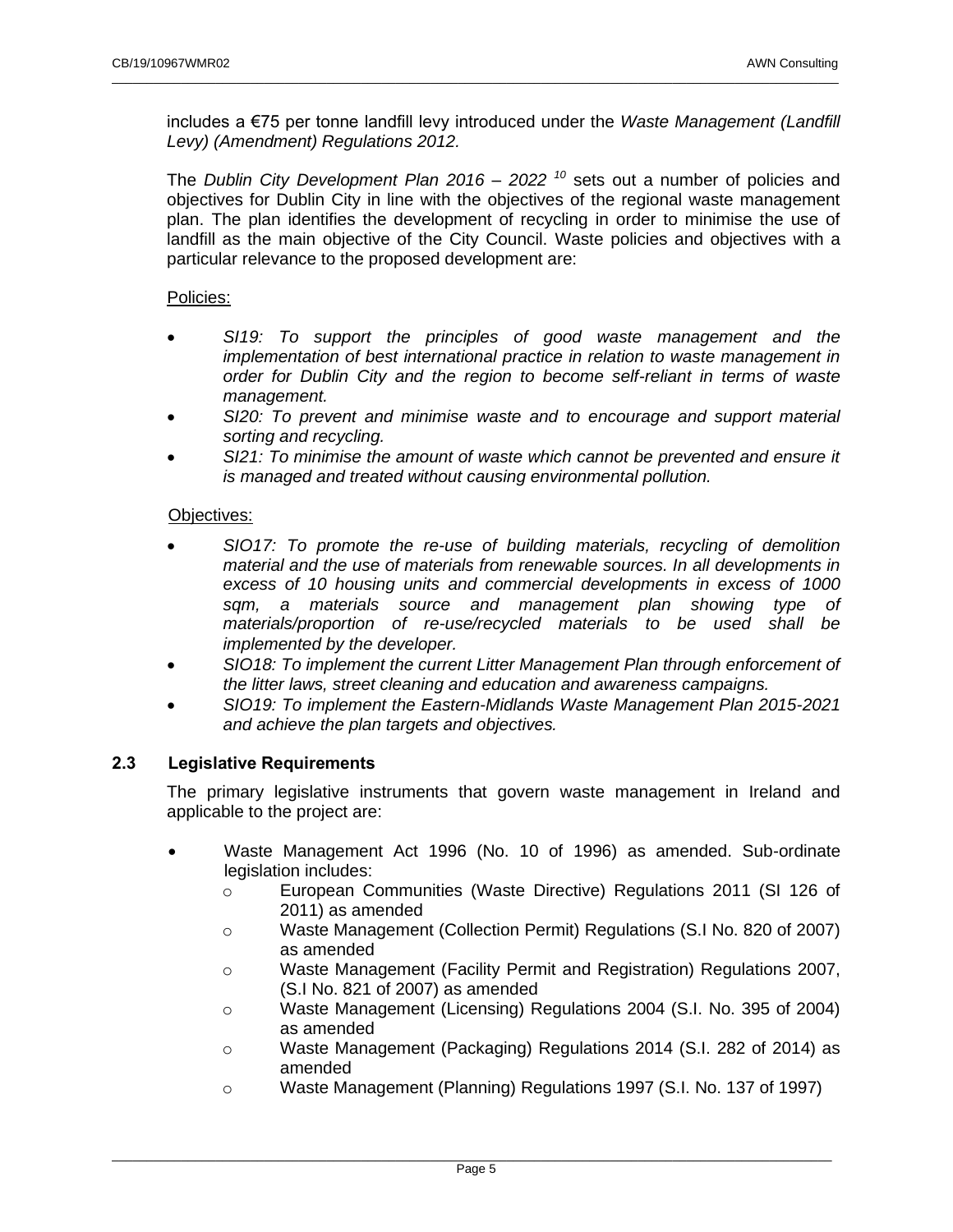o Waste Management (Landfill Levy) Regulations 2015 (S.I. No. 189 of 2015)

\_\_\_\_\_\_\_\_\_\_\_\_\_\_\_\_\_\_\_\_\_\_\_\_\_\_\_\_\_\_\_\_\_\_\_\_\_\_\_\_\_\_\_\_\_\_\_\_\_\_\_\_\_\_\_\_\_\_\_\_\_\_\_\_\_\_\_\_\_\_\_\_\_\_\_\_\_\_\_\_\_\_\_\_\_\_\_\_\_\_\_\_\_\_\_\_\_\_\_\_\_\_\_\_\_

- o European Union (Waste Electrical and Electronic Equipment) Regulations 2014 (S.I. No. 149 of 2014)
- o European Union (Batteries and Accumulators) Regulations 2014 (S.I. No. 283 of 2014) as amended
- o Waste Management (Food Waste) Regulations 2009 (S.I. 508 of 2009), as amended
- o European Union (Household Food Waste and Bio-waste) Regulation 2015 (S.I. No. 430 of 2015)
- o Waste Management (Hazardous Waste) Regulations, 1998 (S.I. No. 163 of 1998) as amended
- o Waste Management (Shipments of Waste) Regulations, 2007 (S.I. No. 419 of 2007) as amended
- o Waste Management (Movement of Hazardous Waste) Regulations, 1998 (S.I. No. 147 of 1998)
- o European Communities (Transfrontier Shipment of Waste) Regulations 1994 (SI 121 of 1994)
- o European Union (Properties of Waste which Render it Hazardous) Regulations 2015 (S.I. No. 233 of 2015) as amended
- Environmental Protection Act 1992 (No. 7 of 1992) as amended.
- Litter Pollution Act 1997 (No. 12 of 1997) as amended.
- Planning and Development Act 2000 (No. 30 of 2000) as amended <sup>11.</sup>

One of the guiding principles of European waste legislation, which has in turn been incorporated into the *Waste Management Act 1996 - 2001* and subsequent Irish legislation, is the principle of *"Duty of Care"*. This implies that the waste producer is responsible for waste from the time it is generated through until its legal recycling, recovery or disposal (including its method of disposal). As it is not practical in most cases for the waste producer to physically transfer all waste from where it is produced to the final destination, waste contractors will be employed to physically transport waste to the final destination. Following on from this is the concept of *"Polluter Pays"* whereby the waste producer is liable to be prosecuted for pollution incidents, which may arise from the incorrect management of waste produced, including the actions of any contractors engaged (e.g. for transportation and disposal/recovery/recycling of waste).

It is therefore imperative that the client ensures that the waste contractors engaged by demolition and construction contractors are legally compliant with respect to waste transportation, recycling, recovery and disposal. This includes the requirement that a contractor handle, transport and recycle/recover/dispose of waste in a manner that ensures that no adverse environmental impacts occur as a result of any of these activities.

A collection permit to transport waste must be held by each waste contractor which is issued by the National Waste Collection Permit Office (NWCPO). Waste receiving facilities must also be appropriately permitted or licensed. Operators of such facilities cannot receive any waste, unless in possession of a Certificate of Registration (COR) or waste permit granted by the relevant Local Authority under the *Waste Management (Facility Permit & Registration) Regulations 2007 and Amendments* or a waste or IE licence granted by the EPA. The COR/permit/licence held will specify the type and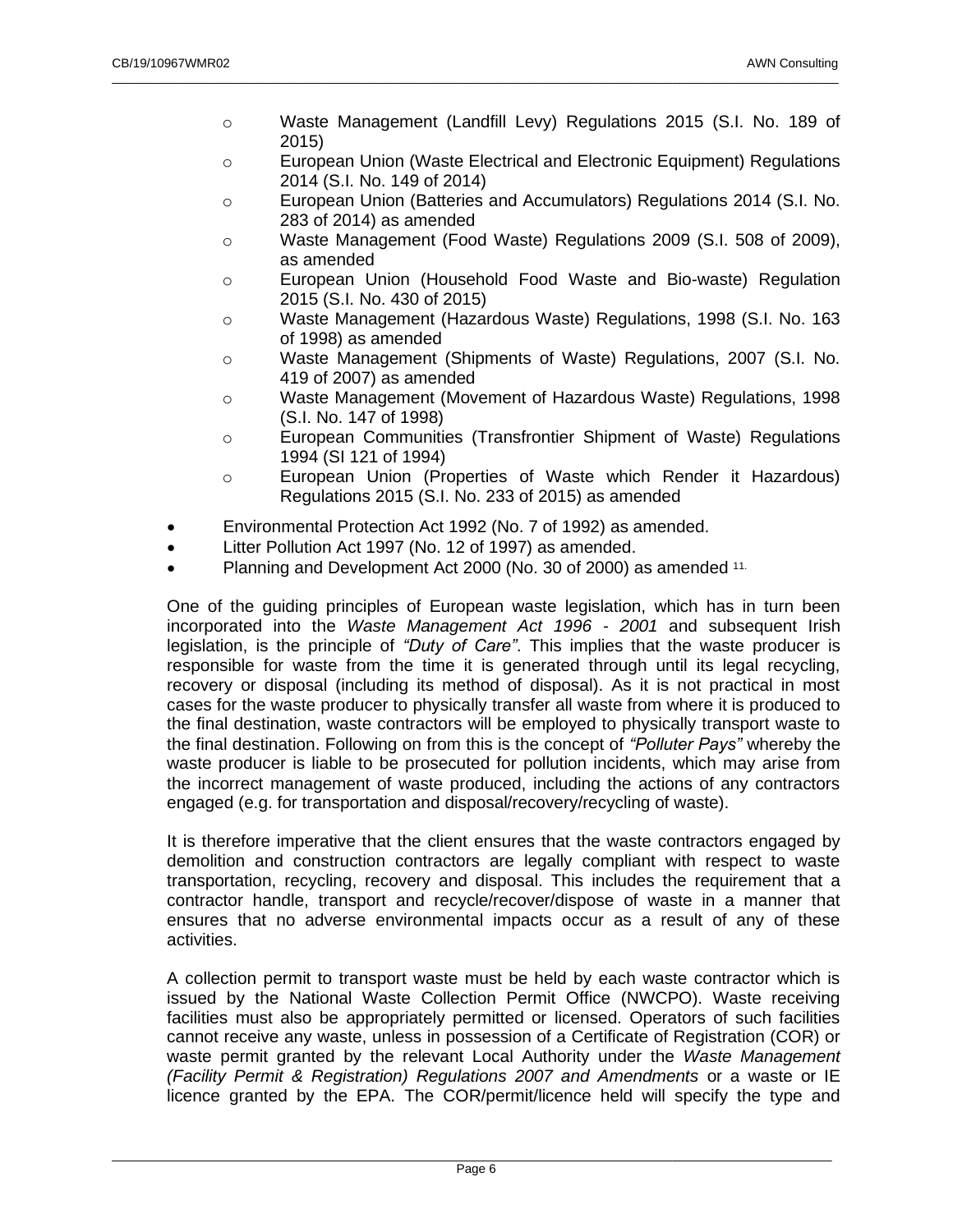quantity of waste able to be received, stored, sorted, recycled, recovered and/or disposed of at the specified site.

\_\_\_\_\_\_\_\_\_\_\_\_\_\_\_\_\_\_\_\_\_\_\_\_\_\_\_\_\_\_\_\_\_\_\_\_\_\_\_\_\_\_\_\_\_\_\_\_\_\_\_\_\_\_\_\_\_\_\_\_\_\_\_\_\_\_\_\_\_\_\_\_\_\_\_\_\_\_\_\_\_\_\_\_\_\_\_\_\_\_\_\_\_\_\_\_\_\_\_\_\_\_\_\_\_

# <span id="page-7-0"></span>**3.0 DESCRIPTION OF THE PROJECT**

# <span id="page-7-1"></span>**3.1 Location, Size and Scale of the Development**

The development will principally consist of: the demolition of all existing buildings on the subject site (2,243 sq m) and the construction of a part 4 No. to part 7 No. storey over basement Build-to-Rent Shared Living Residential Development with 397 No. bedspaces (comprised of 377 No. single occupancy rooms, 8 No. single occupancy accessible rooms and 6 No. double occupancy rooms) with circulation cores.

The development also consists of the provision of a café (156 sq m)at ground floor level; communal kitchen/living/dining rooms at each floor level to serve the residents; communal residential amenity space at ground floor level including the provision of a reception/shared communal area, a communal lounge/social room, a multipurpose room, a private function room, a cinema and yoga space, a gymnasium, a library and workspaces; resident support facilities including a laundry, a concierge/ post room, accessible toilets at ground floor level, a staff room and a bin store; landscaped amenity gardens; an external balcony/terrace facing south at first to fourth floor levels (15 sq m per level) accessed from the communal living/kitchen/dining rooms; a roof garden facing north, south and west (144 sq m) and a balcony/terrace facing south (15 sq m) at fifth floor level and a balcony/terrace at sixth floor level facing south (30 sq m) accessed from the communal living/kitchen/dining room.

The development also proposes a pedestrian connection between Cork Street and John Street South; 1 No. accessible car parking space and 2 No. motorcycle parking spaces at basement level; bicycle parking; signage; an ESB substation and switchroom; boundary treatments; green roofs; PV panels; hard and soft landscaping; plant; lighting; and all other associated site works above and below ground.

# <span id="page-7-2"></span>**3.2 Details of the Non-Hazardous Wastes to be produced**

There will be waste materials generated from the demolition of the existing building, hardstanding areas and any fly tipped waste on site, as well as from the further excavation of the building foundations and basement. The volume of waste generated from demolition will be more difficult to segregate than waste generated from the construction phase, as many of the building materials will be bonded together or integrated i.e. plasterboard on timber ceiling joists, steel embedded in concrete etc.

There will be c. 3,450m<sup>3</sup> of soil, stones and made ground excavated to facilitate construction of new foundations, underground services, and the installation of the proposed basement. It is currently envisaged that all of the excavated material, will need to be removed offsite due to the limited opportunities for reuse on site. This will be taken for appropriate offsite reuse, recovery, recycling and/or disposal.

During the construction phase there may be a surplus of building materials, such as timber off-cuts, broken concrete blocks, cladding, plastics, metals and tiles generated. There may also be excess concrete during construction which will need to be disposed of. Plastic and cardboard waste from packaging and supply of materials will also be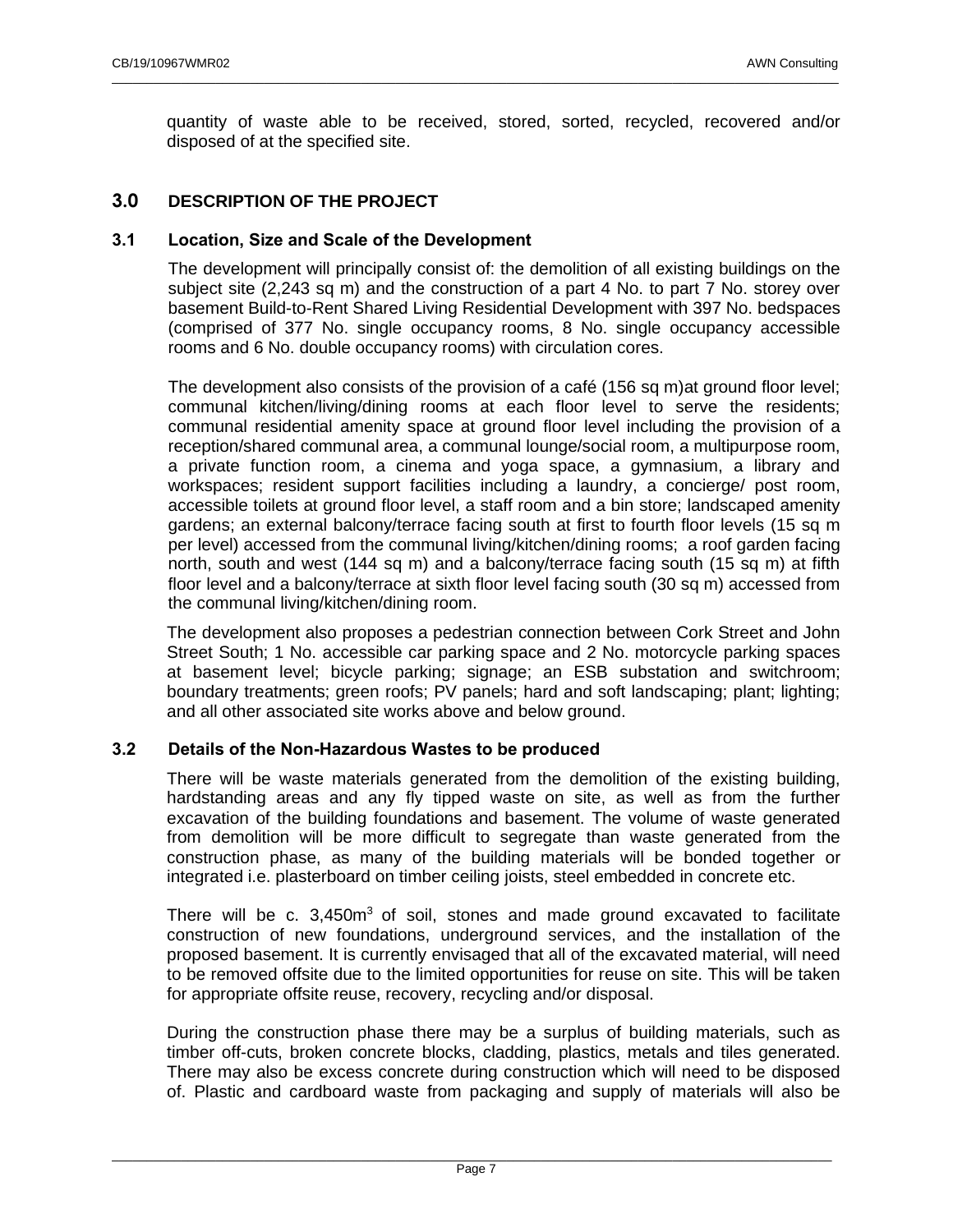generated. The contractor will be required to ensure that oversupply of materials is kept to a minimum and opportunities for reuse of suitable materials is maximised.

\_\_\_\_\_\_\_\_\_\_\_\_\_\_\_\_\_\_\_\_\_\_\_\_\_\_\_\_\_\_\_\_\_\_\_\_\_\_\_\_\_\_\_\_\_\_\_\_\_\_\_\_\_\_\_\_\_\_\_\_\_\_\_\_\_\_\_\_\_\_\_\_\_\_\_\_\_\_\_\_\_\_\_\_\_\_\_\_\_\_\_\_\_\_\_\_\_\_\_\_\_\_\_\_\_

Waste will also be generated from construction workers e.g. organic/food waste, dry mixed recyclables (waste paper, newspaper, plastic bottles, packaging, aluminium cans, tins and Tetra Pak cartons), mixed non-recyclables and potentially sewage sludge from temporary welfare facilities provided on site during the construction phase. Waste printer/toner cartridges, waste electrical and electronic equipment (WEEE) and waste batteries may also be generated infrequently from site offices.

# <span id="page-8-0"></span>**3.3 Potential Hazardous Wastes Arising**

# **3.3.1 Contaminated Soil**

Soil and site investigations were undertaken by Ground Investigation Ireland Ltd. (GII) between August and September 2019 for the purpose of investigating subsurface conditions. Samples were selected from the exploratory holes and trial pits for a range of geotechnical and environmental testing to assist in the classification of soils and to provide information for the proposed design. Environmental testing, including Waste Acceptance Criteria (WAC) was carried out by Jones Environmental Laboratory in the UK.

A soil waste classification assessment was undertaken to determine the classification of the soil as non-hazardous or hazardous in accordance with the EPA publication entitled *'Waste Classification: List of Waste & Determining if Waste is Hazardous or Non-*Hazardous<sup>' 13</sup> using the HazWasteOnline™ application (or similar approved classification method) and confirm the inert, non-hazardous and hazardous classification of the soil in accordance with the European Council Decision 2003/33/EC. The soil should be segregated based on the classification and disposed of at appropriately authorised facilities.

Based on the results of the HazWasteOnLine™ the material sampled across the site has been classified as non-hazardous. Asbestos was also included in the parameters; however, none was detected in the samples.

It is recommended that all excavations should still be carefully monitored by a suitably qualified person to ensure that potentially contaminated soil is identified and segregated, if encountered. If any potentially contaminated material is encountered, it will need to be segregated from clean/inert material, tested and classified as either non-hazardous or hazardous. In the event that soil is classified as hazardous, or historically deposited waste is encountered during the construction phase, the contractor will notify DCC and provide a Hazardous/Contaminated Soil Management Plan, to include estimated tonnages, description of location, any relevant mitigation, destination for disposal/treatment, in addition to information on the authorised waste collector(s).

# **3.3.2 Fuel/Oils**

Fuels and oils are classed as hazardous materials; any on-site storage of fuel/oil, and all storage tanks and all draw-off points will be bunded and located in a dedicated, secure area of the site. Provided that these requirements are adhered to and the site crew are trained in the appropriate refuelling techniques, it is not expected that there will be any fuel/oil waste generated at the site.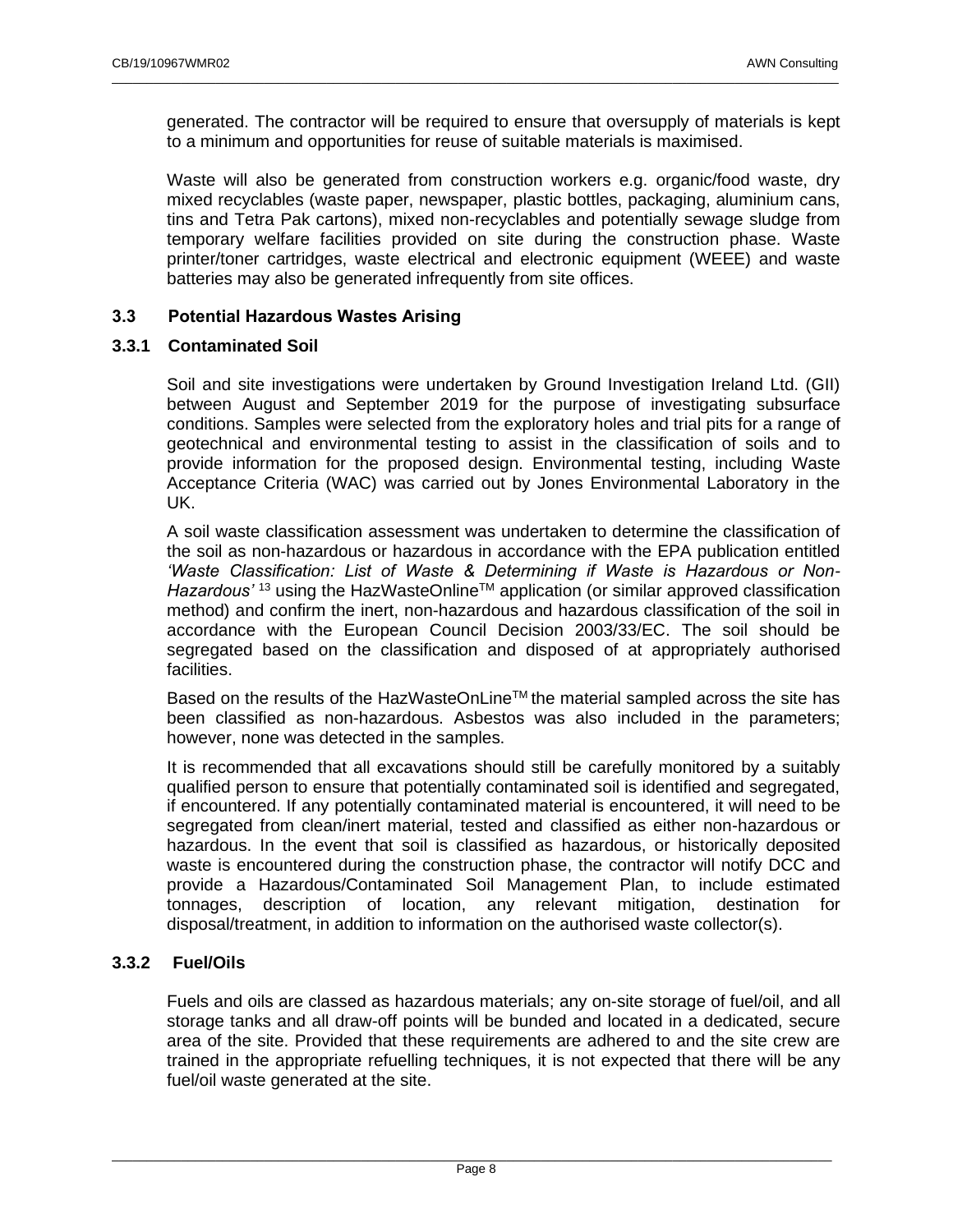# **3.3.3 Invasive Plant Species**

Invasive plant solutions (IPS) has undertaken a site assessments/survey in December 2019, searching directly for evidence of Japanese Knotweed and other invasive species on this site. This included walkover surveys of the entire site and the perimeter and neighbouring sites.

\_\_\_\_\_\_\_\_\_\_\_\_\_\_\_\_\_\_\_\_\_\_\_\_\_\_\_\_\_\_\_\_\_\_\_\_\_\_\_\_\_\_\_\_\_\_\_\_\_\_\_\_\_\_\_\_\_\_\_\_\_\_\_\_\_\_\_\_\_\_\_\_\_\_\_\_\_\_\_\_\_\_\_\_\_\_\_\_\_\_\_\_\_\_\_\_\_\_\_\_\_\_\_\_\_

IPS's report concludes that Japanese Knotweed (*Fallopia japonica*) is potentially present in multiple locations on this site (See IPS's site assessment report & management plan for locations). Japanese Knotweed is an alien invasive species listed under *schedule 3 of Regulations SI No. 477 2011*. Under legislation there is an onus on the developer to prevent its spread. No other alien invasive plant species were found.

An Invasive Species Management Plan has been prepared by IPS and proposes a multipronged approach to the eradication and treatment of Japanese Knotweed onsite, including but not limited to the application of herbicide, excavation and disposal offsite and deep burial in an on-site containment cell along with continued monitoring.

# **3.3.4 Asbestos**

Prior to demolition an asbestos refurbishment & demolition survey will be undertaken for the purpose of identifying and managing any asbestos containing materials (ACMs). In the event that ACMs are identified a report will be issued containing a register showing the location and type of asbestos and the risks and recommendations in relation to the material found.

If removal is required, the removal of asbestos or ACMs will be carried out by a suitably qualified contractor. The ACM's will only be removed from site by a suitably permitted waste contractor. in accordance with *S.I. No. 386 of 2006 Safety, Health and Welfare at Work (Exposure to Asbestos) Regulations 2006-2010.* All asbestos/ACMs will be taken to a suitably licensed or permitted facility.

## **3.3.5 Other known Hazardous Substances**

Paints, glues, adhesives and other known hazardous substances will be stored in designated areas. They will generally be present in small volumes only and associated waste volumes generated will be kept to a minimum. Wastes will be stored in appropriate receptacles pending collection by an authorised waste contractor.

In addition, WEEE (containing hazardous components), printer toner/cartridges, batteries (Lead, Ni-Cd or Mercury) and/or fluorescent tubes and other mercury containing waste may be generated from during C&D activities or temporary site offices. These wastes, if generated, will be stored in appropriate receptacles in designated areas of the site pending collection by an authorised waste contractor.

## <span id="page-9-0"></span>**3.4 Main Construction and Demolition Waste Categories**

The main non-hazardous and hazardous waste streams that could be generated by the construction activities at a typical site are shown in [Table 3.1.](#page-10-2) The List of Waste (LoW) code (as effected from 1 June 2015) (also referred to as the European Waste Code or EWC) for each waste stream is also shown.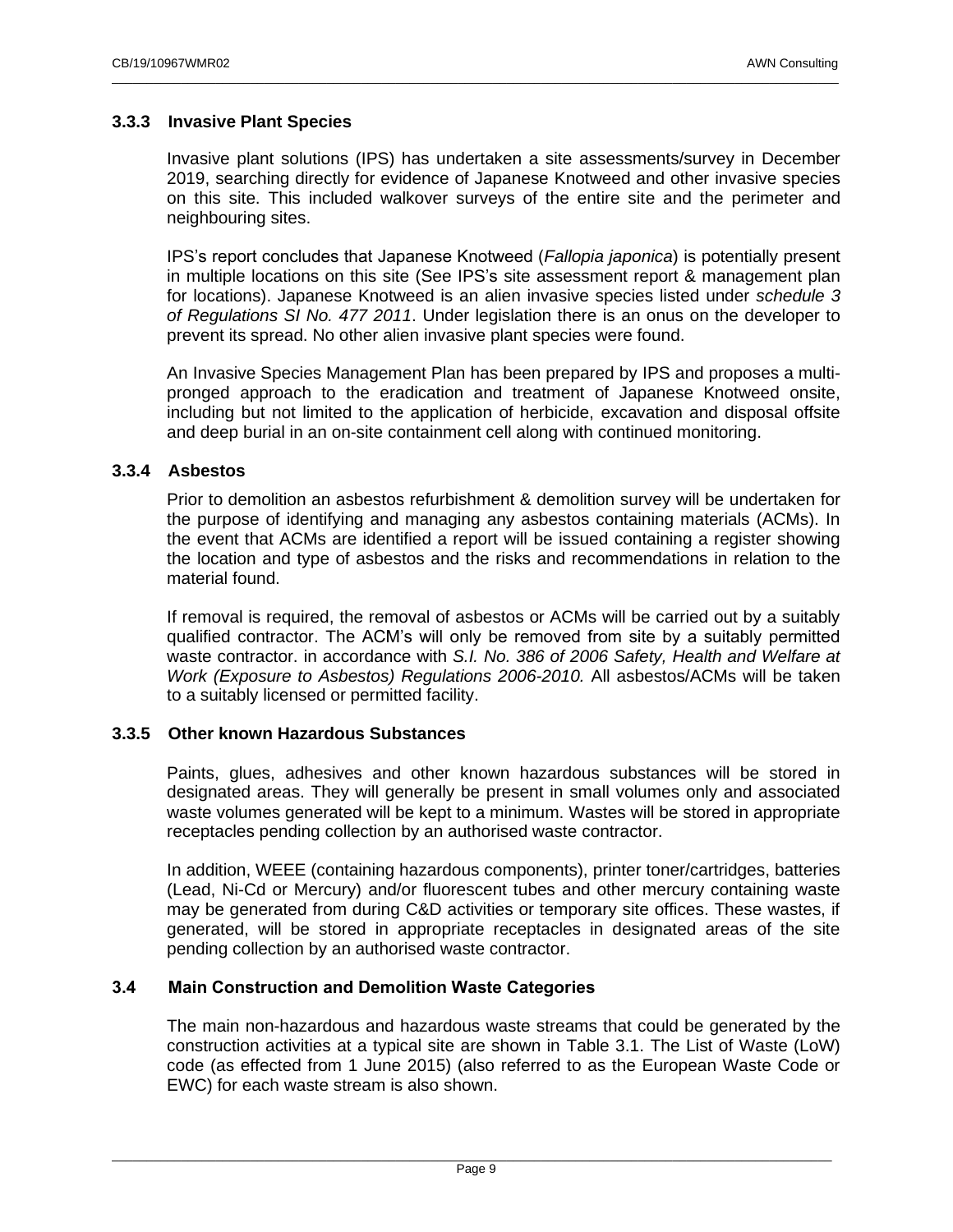| <b>Waste Material</b>                                                | LoW/EWC Code        |  |  |
|----------------------------------------------------------------------|---------------------|--|--|
| Concrete, bricks, tiles, ceramics                                    | 17 01 01-03 & 07    |  |  |
| Wood, glass and plastic                                              | 17 02 01-03         |  |  |
| Treated wood, glass, plastic, containing hazardous substances        | 17-02-04*           |  |  |
| Bituminous mixtures, coal tar and tarred products                    | 17 03 01*, 02 & 03* |  |  |
| Metals (including their alloys) and cable                            | 17 04 01-11         |  |  |
| Soil and stones                                                      | 17 05 03* & 04      |  |  |
| Gypsum-based construction material                                   | 17 08 01* & 02      |  |  |
| Paper and cardboard                                                  | 20 01 01            |  |  |
| Mixed C&D waste                                                      | 17 09 04            |  |  |
| Green waste                                                          | 20 02 01            |  |  |
| Electrical and electronic components                                 | 20 01 35 & 36       |  |  |
| Batteries and accumulators                                           | 20 01 33 & 34       |  |  |
| Liquid fuels                                                         | 13 07 01-10         |  |  |
| Chemicals (solvents, pesticides, paints, adhesives, detergents etc.) | 20 01 13, 19, 27-30 |  |  |
| Insulation materials                                                 | 17 06 04            |  |  |
| Organic (food) waste                                                 | 20 01 08            |  |  |
| <b>Mixed Municipal Waste</b>                                         | 20 03 01            |  |  |

*Table 3.1 Typical waste types generated and LoW codes (individual waste types may contain hazardous substances)*

<span id="page-10-2"></span>\_\_\_\_\_\_\_\_\_\_\_\_\_\_\_\_\_\_\_\_\_\_\_\_\_\_\_\_\_\_\_\_\_\_\_\_\_\_\_\_\_\_\_\_\_\_\_\_\_\_\_\_\_\_\_\_\_\_\_\_\_\_\_\_\_\_\_\_\_\_\_\_\_\_\_\_\_\_\_\_\_\_\_\_\_\_\_\_\_\_\_\_\_\_\_\_\_\_\_\_\_\_\_\_\_

*\* individual waste type may contain hazardous substances*

# <span id="page-10-0"></span>**4.0 WASTE MANAGEMENT**

# <span id="page-10-1"></span>**4.1 Demolition Waste Generation**

The demolition stage will involve the demolition of multiple brick and warehouse style buildings onsite, c. 2,243m<sup>2</sup>. The demolition areas are identified in the planning drawings provided with this application. The anticipated demolition waste and rates of reuse, recycling/recovery and disposal is shown in [Table 4.1](#page-10-3) below.

<span id="page-10-3"></span>

|                                   | Tonnes | Reuse |               | Recycle/Recovery |               | <b>Disposal</b> |               |
|-----------------------------------|--------|-------|---------------|------------------|---------------|-----------------|---------------|
| <b>Waste Type</b>                 |        | %     | <b>Tonnes</b> | $\frac{9}{6}$    | <b>Tonnes</b> | $\%$            | <b>Tonnes</b> |
| Glass                             | 121.1  | 0     | 0.0           | 85               | 103.0         | 15              | 18.2          |
| Concrete, Bricks, Tiles, Ceramics | 686.4  | 30    | 205.9         | 65               | 446.1         | 5               | 34.3          |
| Plasterboard                      | 53.8   | 30    | 16.1          | 60               | 32.3          | 10              | 5.4           |
| Asphalts                          | 13.5   | 0     | 0.0           | 25               | 3.4           | 75              | 10.1          |
| <b>Metals</b>                     | 255.7  | 5     | 12.8          | 80               | 204.6         | 15              | 38.4          |
| Slate                             | 53.8   | 0     | 0.0           | 85               | 45.8          | 15              | 8.1           |
| Timber                            | 161.5  | 10    | 16.1          | 60               | 96.9          | 30              | 48.4          |
| <b>Total</b>                      | 1345.8 |       | 251.0         |                  | 932.0         |                 | 162.8         |

*Table 4.1 Estimated off-site reuse, recycle and disposal rates for demolition waste*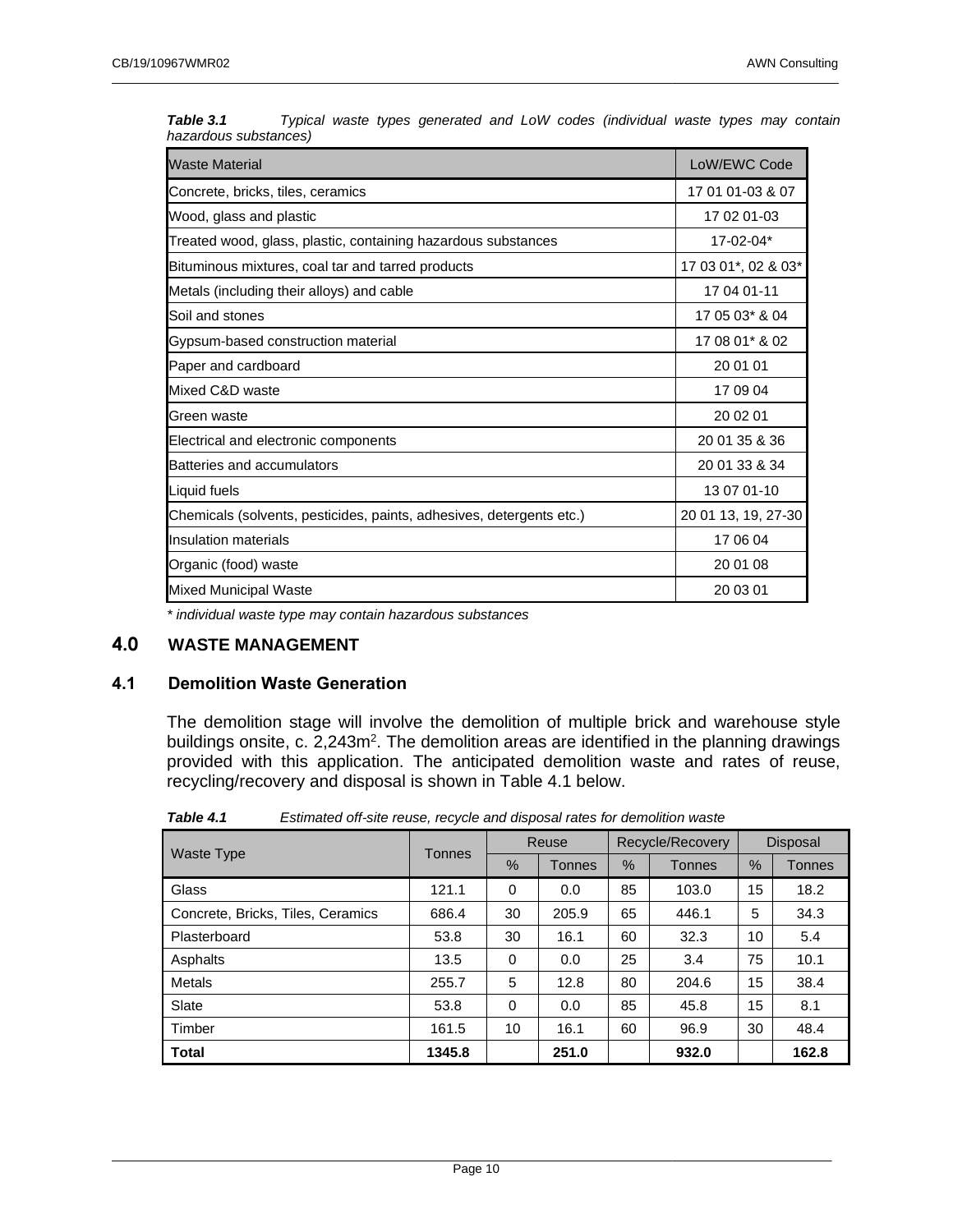# <span id="page-11-0"></span>**4.2 Construction Waste Generation**

The below [Table 4.2](#page-11-1) shows the breakdown of C&D waste types produced on a typical site based on data from the EPA *National Waste Reports and the joint EPA & GMIT study <sup>12</sup>* , along with other research reports.

\_\_\_\_\_\_\_\_\_\_\_\_\_\_\_\_\_\_\_\_\_\_\_\_\_\_\_\_\_\_\_\_\_\_\_\_\_\_\_\_\_\_\_\_\_\_\_\_\_\_\_\_\_\_\_\_\_\_\_\_\_\_\_\_\_\_\_\_\_\_\_\_\_\_\_\_\_\_\_\_\_\_\_\_\_\_\_\_\_\_\_\_\_\_\_\_\_\_\_\_\_\_\_\_\_

| <b>Table 4.2:</b> | Waste materials generated on a typical Irish construction site |
|-------------------|----------------------------------------------------------------|
|-------------------|----------------------------------------------------------------|

<span id="page-11-1"></span>

| <b>Waste Types</b> | %   |  |  |
|--------------------|-----|--|--|
| Mixed C&D          | 33  |  |  |
| Timber             | 28  |  |  |
| Plasterboard       | 10  |  |  |
| <b>Metals</b>      | 8   |  |  |
| Concrete           | 6   |  |  |
| Other              | 15  |  |  |
| Total              | 100 |  |  |

The [Table 4.3](#page-11-2) below shows the estimated construction waste generation for the development based on the gross floor area of construction and other information available to date, along with indicative targets for management of the waste streams. The estimated waste amounts for the main waste types (with the exception of soils and stones) are based on an average large-scale development waste generation rate per  $m^2$ , using the waste breakdown rates shown in [Table 4.2.](#page-11-1) These have been calculated from the schedule of development areas provided by the architect.

<span id="page-11-2"></span>

|               | <b>Tonnes</b> | Reuse |               |               | Recycle/Recovery | <b>Disposal</b> |        |
|---------------|---------------|-------|---------------|---------------|------------------|-----------------|--------|
| Waste Type    |               | %     | <b>Tonnes</b> | $\frac{9}{6}$ | Tonnes           | $\frac{9}{6}$   | Tonnes |
| Mixed C&D     | 292.4         | 10    | 29.2          | 80            | 234.0            | 10              | 29.2   |
| Timber        | 248.1         | 40    | 99.3          | 55            | 136.5            | 5               | 12.4   |
| Plasterboard  | 88.6          | 30    | 26.6          | 60            | 53.2             | 10              | 8.9    |
| <b>Metals</b> | 70.9          | 5     | 3.5           | 90            | 63.8             | 5               | 3.5    |
| Concrete      | 53.2          | 30    | 16.0          | 65            | 34.6             | 5               | 2.7    |
| Other         | 132.9         | 20    | 26.6          | 60            | 79.8             | 20              | 26.6   |
| <b>Total</b>  | 886.2         |       | 201.2         |               | 601.7            |                 | 83.3   |

*Table 4.3: Predicted on and off-site reuse, recycle and disposal rates for construction waste*

In addition to the information in Table 4.3, there will approximately 3,450 $m<sup>3</sup>$  of soil, stones and made ground from the excavation to facilitate construction of new foundations, underground services, and the installation of the proposed basement. Any suitable excavated material will be temporarily stockpiled for reuse as fill, where possible, but reuse on site is expected to be limited and all the excavated material is expected to be removed offsite for appropriate reuse, recovery and/or disposal.

It should be noted that until final materials and detailed construction methodologies have been confirmed, it is difficult to predict with a high level of accuracy the construction waste that will be generated from the proposed works as the exact materials and quantities may be subject to some degree of change and variation during the construction process.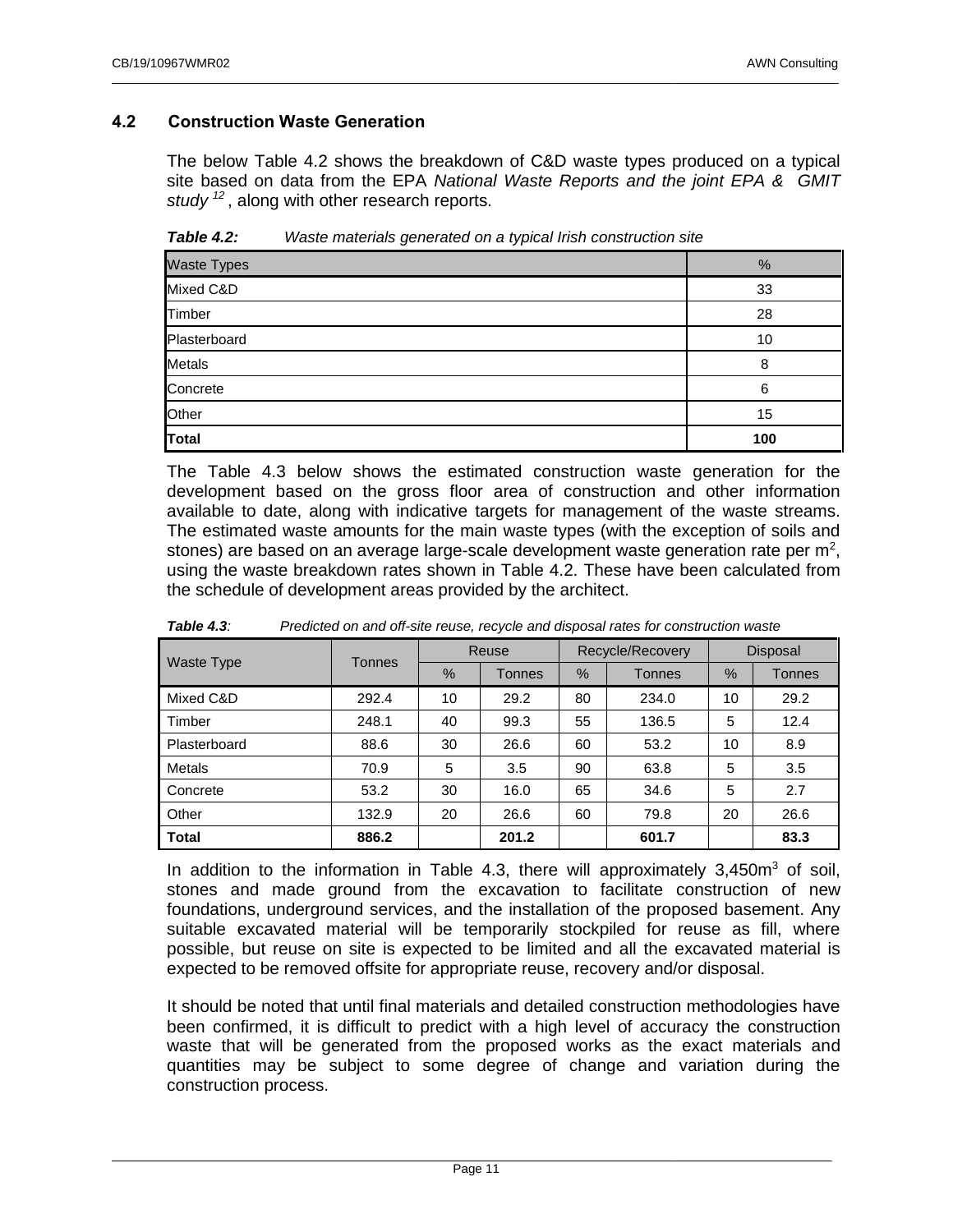# <span id="page-12-0"></span>**4.3 Proposed Waste Management Options**

Waste materials generated will be segregated on site, where it is practical. Where the on-site segregation of certain wastes types is not practical, off-site segregation will be carried out. There will be skips and receptacles provided to facilitate segregation at source where feasible. All waste receptacles leaving site will be covered or enclosed. The appointed waste contractor will collect and transfer the wastes as receptacles are filled. There are numerous waste contractors in the Dublin Region that provide this service.

\_\_\_\_\_\_\_\_\_\_\_\_\_\_\_\_\_\_\_\_\_\_\_\_\_\_\_\_\_\_\_\_\_\_\_\_\_\_\_\_\_\_\_\_\_\_\_\_\_\_\_\_\_\_\_\_\_\_\_\_\_\_\_\_\_\_\_\_\_\_\_\_\_\_\_\_\_\_\_\_\_\_\_\_\_\_\_\_\_\_\_\_\_\_\_\_\_\_\_\_\_\_\_\_\_

All waste arising's will be handled by an approved waste contractor holding a current waste collection permit. All waste arising's requiring disposal off-site will be reused, recycled, recovered or disposed of at a facility holding the appropriate registration, permit or licence, as required.

During construction some of the sub-contractors on site will generate waste in relatively low quantities. The transportation of non-hazardous waste by persons who are not directly involved with the waste business, at weights less than or equal to 2 tonnes, and in vehicles not designed for the carriage of waste, are exempt from the requirement to have a waste collection permit (Ref. Article 30 (1) (b) of the Waste Collection Permit Regulations 2007 as amended). Any sub-contractors engaged that do not generate more than 2 tonnes of waste at any one time can transport this waste offsite in their work vehicles (which are not design for the carriage of waste). However, they are required to ensure that the receiving facility has the appropriate COR / permit / licence.

Written records will be maintained by the contractor(s) detailing the waste arising throughout the C&D phases, the classification of each waste type, waste collection permits for all waste contactors who collect waste from the site and COR/permit or licence for the receiving waste facility for all waste removed off site for appropriate reuse, recycling, recovery and/or disposal

Dedicated bunded storage containers will be provided for hazardous wastes which may arise such as batteries, paints, oils, chemicals etc, if required.

The anticipated management of the main waste streams is outlined as follows:

#### Soil, Stone, Gravel and Clay

The Waste Management Hierarchy states that the preferred option for waste management is prevention and minimisation of waste, followed by preparing for reuse and recycling/recovery, energy recovery (i.e. incineration) and, least favoured of all, disposal. The excavations are required to facilitate construction works so the preferred option (prevention and minimisation) cannot be accommodated for the excavation phase.

When material is removed off-site it could be reused as a by-product (and not as a waste), if this is done, it will be done in accordance with Article 27 of the *European Communities (Waste Directive) Regulations 2011*. Article 27 requires that certain conditions are met and that by-product notifications are made to the EPA via their online notification form. Excavated material should not be removed from site until approval from the EPA has been received.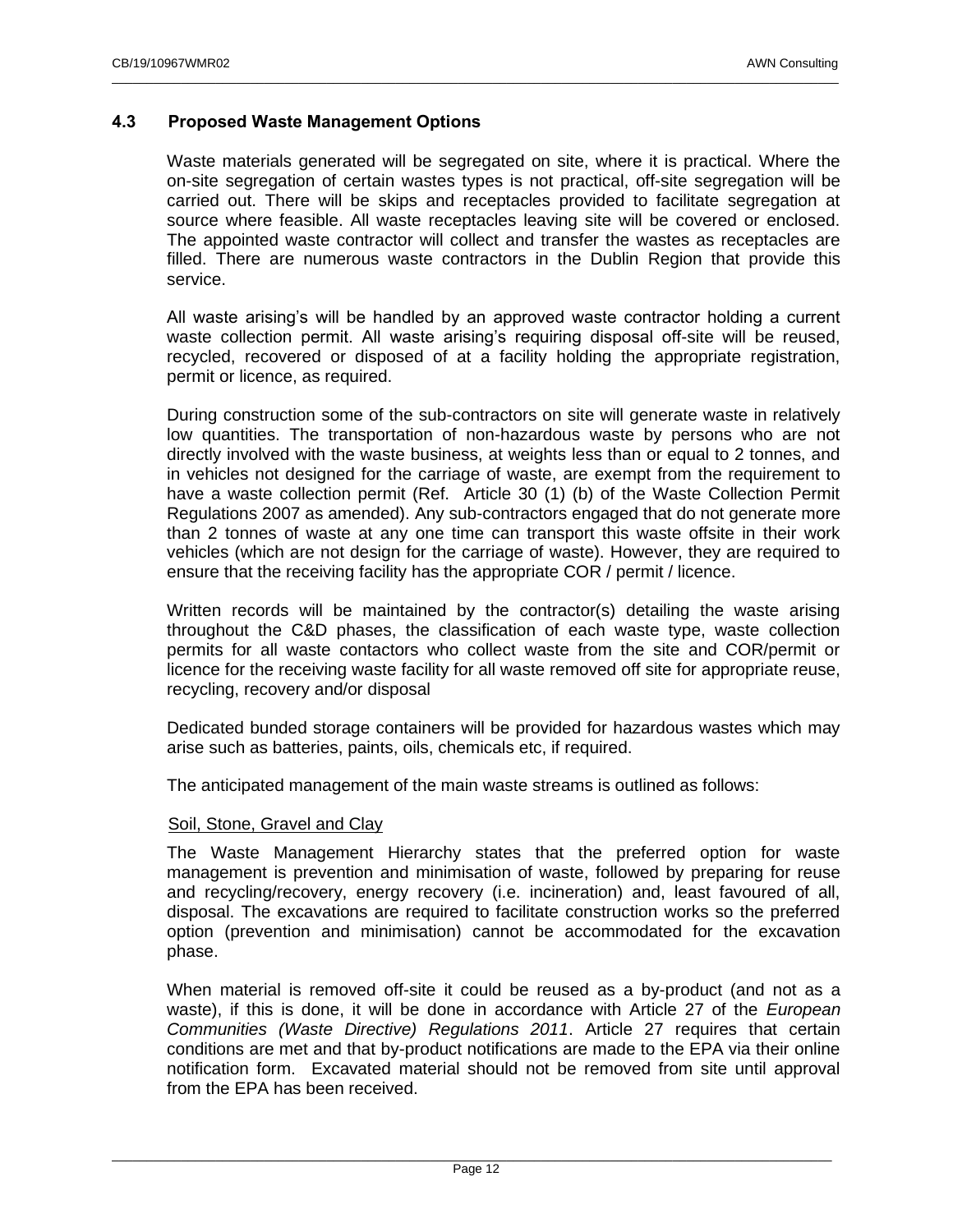The next option (beneficial reuse) may be appropriate for the excavated material pending environmental testing to classify the material as hazardous or non-hazardous in accordance with the EPA *Waste Classification – List of Waste & Determining if Waste is Hazardous or Non-Hazardous* publication. Clean inert material may be used as fill material in other construction projects or engineering fill for waste licensed sites. Beneficial reuse of surplus excavation material as engineering fill may be subject to further testing to determine if materials meet the specific engineering standards for their proposed end-use.

\_\_\_\_\_\_\_\_\_\_\_\_\_\_\_\_\_\_\_\_\_\_\_\_\_\_\_\_\_\_\_\_\_\_\_\_\_\_\_\_\_\_\_\_\_\_\_\_\_\_\_\_\_\_\_\_\_\_\_\_\_\_\_\_\_\_\_\_\_\_\_\_\_\_\_\_\_\_\_\_\_\_\_\_\_\_\_\_\_\_\_\_\_\_\_\_\_\_\_\_\_\_\_\_\_

If the material is deemed to be a waste, then removal and reuse/recovery/disposal of the material will be carried out in accordance with the *Waste Management Acts 1996 – 2011*  as amended, the *Waste Management (Collection Permit) Regulations 2007* as amended and the *Waste Management (Facility Permit & Registration) Regulations 2007* as amended. Once all available beneficial reuse options have been exhausted, the options of recycling and recovery at waste permitted and licensed sites will be considered.

In the event that contaminated material is encountered and subsequently classified as hazardous, this material will be stored separately to any non-hazardous material. It will require off-site treatment at a suitable facility or disposal abroad via Transfrontier Shipment of Wastes (TFS).

## **Bedrock**

If bedrock is encountered, it is anticipated that it will not be crushed on site the excavated material is expected to be removed offsite for appropriate reuse, recovery and/or disposal. If bedrock is to be crushed onsite the appropriate mobile waste facility permit will be obtained from DCC.

## Silt & Sludge

During the construction phase, silt and petrochemical interception should be carried out on runoff and pumped water from site works, where required. Sludge and silt will then be collected by a suitably licensed contractor and removed offsite.

## Concrete Blocks, Bricks, Tiles & Ceramics

The majority of concrete blocks, bricks, tiles and ceramics generated as part of the construction works are expected to be clean, inert material and should be recycled, where possible.

#### Hard Plastic

As hard plastic is a highly recyclable material, much of the plastic generated will be primarily from material off-cuts. All recyclable plastic will be segregated and recycled, where possible.

#### Timber

Timber that is uncontaminated, i.e. free from paints, preservatives, glues etc., will be disposed of in a separate skip and recycled off-site.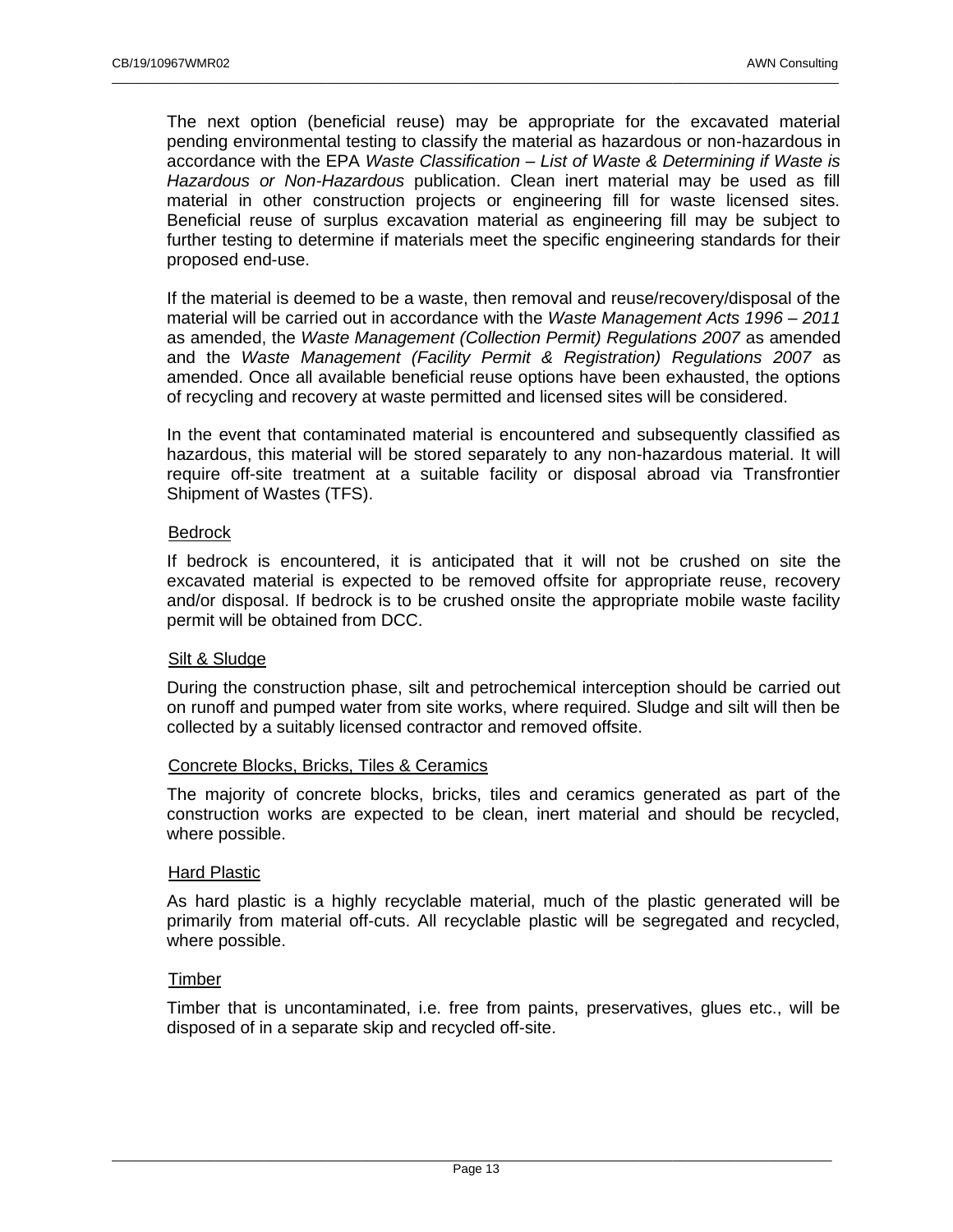# **Metal**

Metals will be segregated where practical and stored in skips. Metal is highly recyclable and there are numerous companies that will accept these materials.

\_\_\_\_\_\_\_\_\_\_\_\_\_\_\_\_\_\_\_\_\_\_\_\_\_\_\_\_\_\_\_\_\_\_\_\_\_\_\_\_\_\_\_\_\_\_\_\_\_\_\_\_\_\_\_\_\_\_\_\_\_\_\_\_\_\_\_\_\_\_\_\_\_\_\_\_\_\_\_\_\_\_\_\_\_\_\_\_\_\_\_\_\_\_\_\_\_\_\_\_\_\_\_\_\_

#### Plasterboard

There are currently a number of recycling services for plasterboard in Ireland. Plasterboard from the construction phases will be stored in a separate skip, pending collection for recycling. The site manager will ensure that oversupply of new plasterboard is carefully monitored to minimise waste.

#### **Glass**

Glass materials will be segregated for recycling, where possible.

#### Waste Electrical and Electronic Equipment (WEEE)

Any WEEE will be stored in dedicated covered cages/receptacles/pallets pending collection for recycling.

#### Other Recyclables

Where any other recyclable wastes such as cardboard and soft plastic are generated, these will be segregated at source into dedicated skips and removed off-site.

#### Non-Recyclable Waste

C&D waste which is not suitable for reuse or recovery, such as polystyrene, some plastics and some cardboards, will be placed in separate skips or other receptacles. Prior to removal from site, the non-recyclable waste skip/receptacle will be examined by a member of the waste team (see Section [7.0\)](#page-17-0) to determine if recyclable materials have been placed in there by mistake. If this is the case, efforts will be made to determine the cause of the waste not being segregated correctly and recyclable waste will be removed and placed into the appropriate receptacle.

#### Asbestos Containing Materials

Any asbestos or ACM found onsite should be removed by a suitably competent contractor and disposed of as asbestos waste before the demolition works begin. All asbestos removal work or encapsulation work must be carried out in accordance with S.I. No. 386 of 2006 Safety, Health and Welfare at Work (Exposure to Asbestos) *Regulations 2006-2010.*

#### Other Hazardous Wastes

On-site storage of any hazardous wastes produced (i.e. contaminated soil if encountered and/or waste fuels) will be kept to a minimum, with removal off-site organised on a regular basis. Storage of all hazardous wastes on-site will be undertaken so as to minimise exposure to on-site personnel and the public and to also minimise potential for environmental impacts. Hazardous wastes will be recovered, wherever possible, and failing this, disposed of appropriately.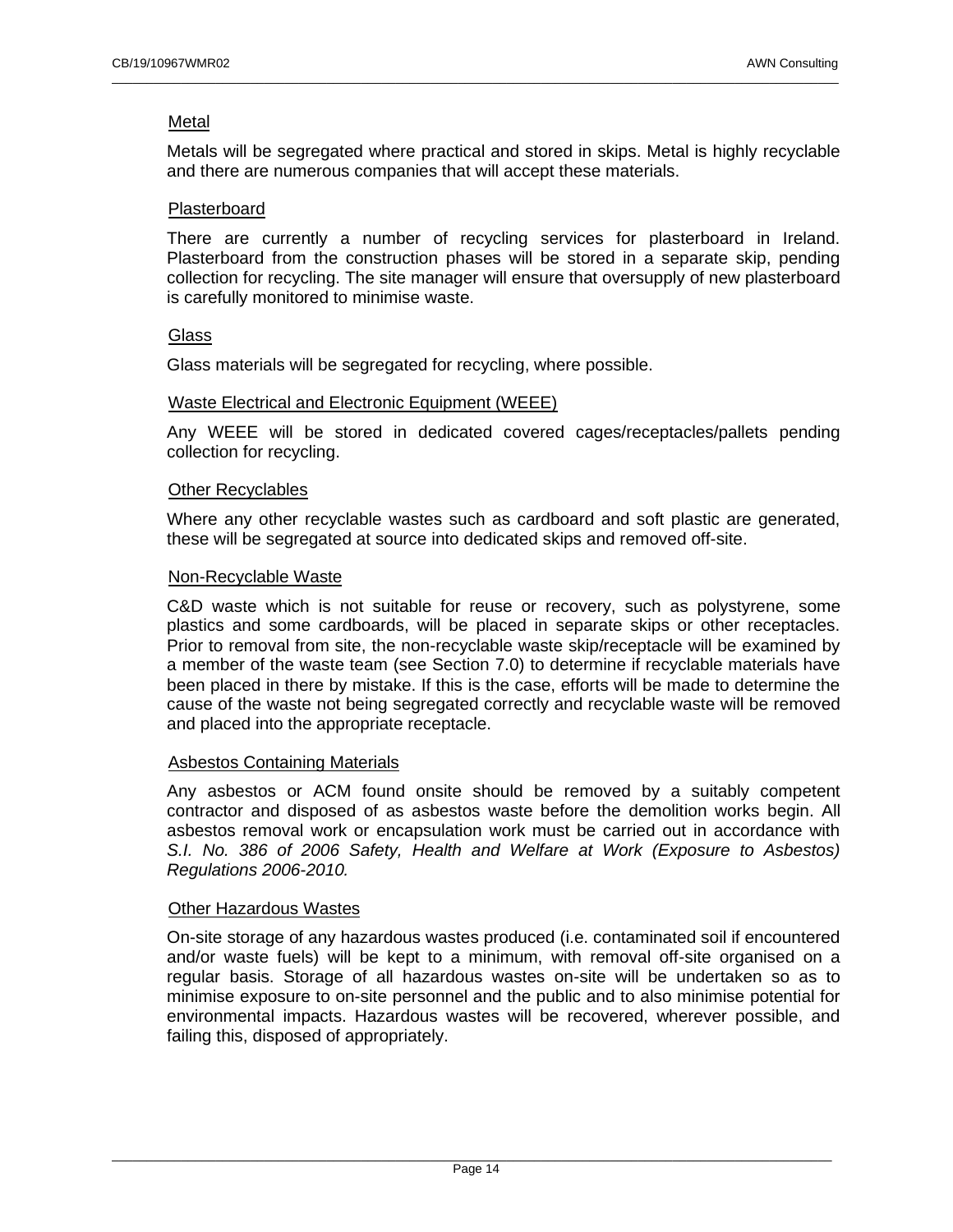# <span id="page-15-0"></span>**4.4 Tracking and Documentation Procedures for Off-Site Waste**

All waste will be documented prior to leaving the site. Waste will be weighed by the contractor, either by weighing mechanism on the truck or at the receiving facility. These waste records will be maintained on site by the nominated project Waste Manager (see Section [7.0\)](#page-17-0).

\_\_\_\_\_\_\_\_\_\_\_\_\_\_\_\_\_\_\_\_\_\_\_\_\_\_\_\_\_\_\_\_\_\_\_\_\_\_\_\_\_\_\_\_\_\_\_\_\_\_\_\_\_\_\_\_\_\_\_\_\_\_\_\_\_\_\_\_\_\_\_\_\_\_\_\_\_\_\_\_\_\_\_\_\_\_\_\_\_\_\_\_\_\_\_\_\_\_\_\_\_\_\_\_\_

All movement of waste and the use of waste contractors will be undertaken in accordance with the *Waste Management Acts 1996 - 2011*, *Waste Management (Collection Permit) Regulations 2007* as amended and *Waste Management (Facility Permit & Registration) Regulations 2007* and amended. This includes the requirement for all waste contractors to have a waste collection permit issued by the NWCPO. The nominated project waste manager (see Section [7.0\)](#page-17-0) will maintain a copy of all waste collection permits on-site.

If the waste is being transported to another site, a copy of the Local Authority waste COR/permit or EPA Waste/IE Licence for that site will be provided to the nominated project waste manager (see Section [7.0\)](#page-17-0). If the waste is being shipped abroad, a copy of the Transfrontier Shipping (TFS) notification document will be obtained from DCC (as the relevant authority on behalf of all local authorities in Ireland) and kept on-site along with details of the final destination (COR, permits, licences etc.). A receipt from the final destination of the material will be kept as part of the on-site waste management records.

All information will be entered in a waste management recording system to be maintained on site.

# <span id="page-15-1"></span>**5.0 ESTIMATED COST OF WASTE MANAGEMENT**

An outline of the costs associated with different aspects of waste management is outlined below. The total cost of C&D waste management will be measured and will take into account handling costs, storage costs, transportation costs, revenue from rebates and disposal costs.

# <span id="page-15-2"></span>**5.1 Reuse**

By reusing materials on site, there will be a reduction in the transport and recycle/recovery/disposal costs associated with the requirement for a waste contractor to take the material off-site.

Clean and inert soils, gravel, stones etc. which cannot be reused on site may be used as access roads or capping material for landfill sites etc. This material is often taken free of charge or a reduced fee for such purposes, reducing final waste disposal costs.

# <span id="page-15-3"></span>**5.2 Recycling**

Salvageable metals will earn a rebate which can be offset against the costs of collection and transportation of the skips.

Clean uncontaminated cardboard and certain hard plastics can also be recycled. Waste contractors will charge considerably less to take segregated wastes, such as recyclable waste, from a site than mixed waste.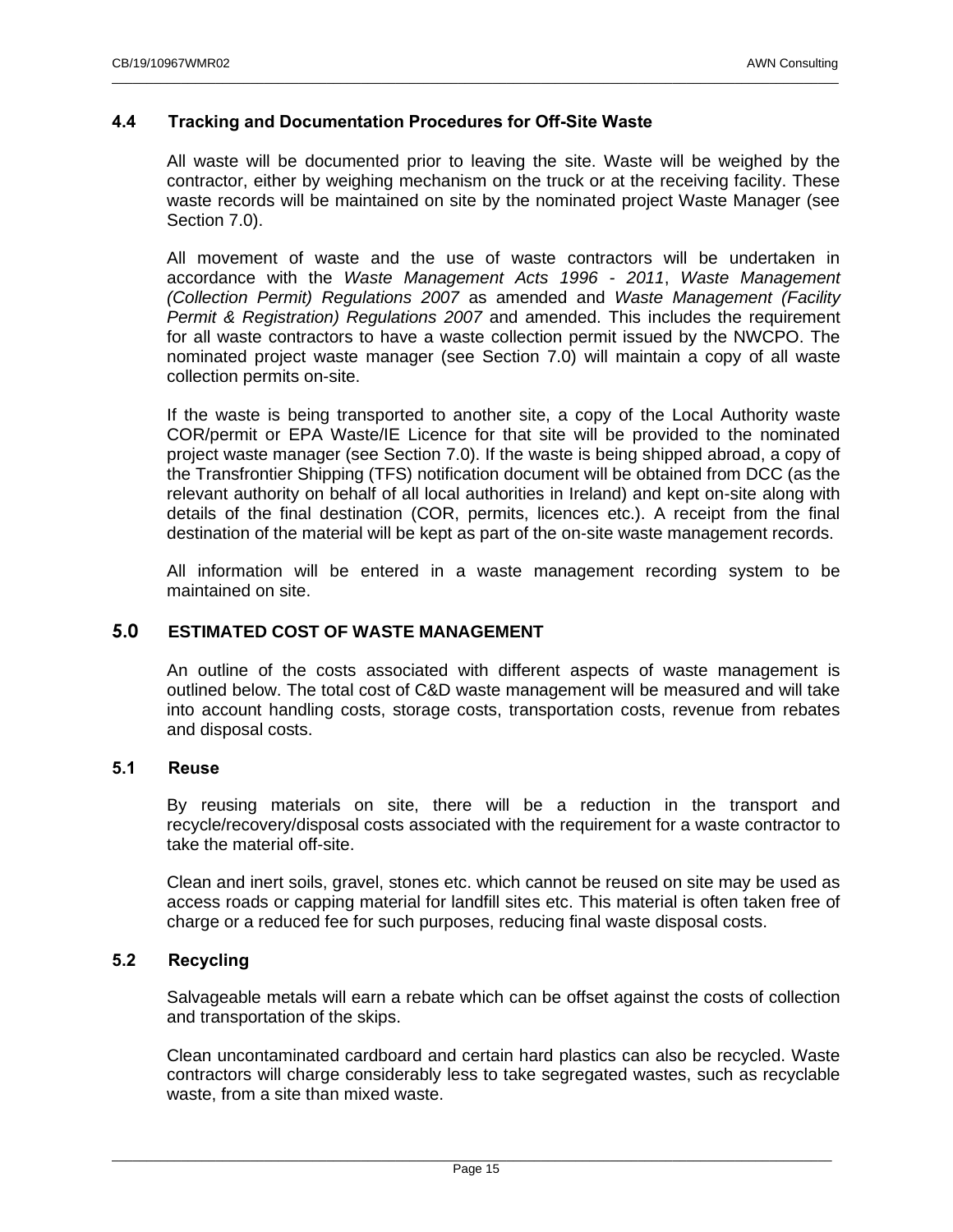Timber can be recycled as chipboard. Again, waste contractors will charge considerably less to take segregated wastes such as timber from a site than mixed waste.

\_\_\_\_\_\_\_\_\_\_\_\_\_\_\_\_\_\_\_\_\_\_\_\_\_\_\_\_\_\_\_\_\_\_\_\_\_\_\_\_\_\_\_\_\_\_\_\_\_\_\_\_\_\_\_\_\_\_\_\_\_\_\_\_\_\_\_\_\_\_\_\_\_\_\_\_\_\_\_\_\_\_\_\_\_\_\_\_\_\_\_\_\_\_\_\_\_\_\_\_\_\_\_\_\_

# <span id="page-16-0"></span>**5.3 Disposal**

Landfill charges are currently at around €130 - €150 per tonne which includes a €75 per tonne landfill levy specified in the *Waste Management (Landfill Levy) Regulations 2015*. In addition to disposal costs, waste contractors will also charge a collection fee for skips.

Collection of segregated C&D waste usually costs less than municipal waste. Specific C&D waste contractors take the waste off-site to a licensed or permitted facility and, where possible, remove salvageable items from the waste stream before disposing of the remainder to landfill. Clean soil, rubble, etc. is also used as fill/capping material, wherever possible.

# <span id="page-16-1"></span>**6.0 DEMOLITION PROCEDURES**

The demolition stage will involve the demolition of multiple brick and warehouse style buildings onsite (c. 2,243m<sup>2</sup>). The demolition areas are identified in the planning drawings. A formal demolition plan including safety procedures will be prepared by the demolition contractor; however, in general, the following sequence of works should be followed during the demolition stage.

## Check for Hazards

Prior to commencing works, buildings and structures to be demolished will be checked for any likely hazards including asbestos, asbestos-containing Materials, electric power lines or cables, gas reticulation systems, telecommunications, unsafe structures and fire and explosion hazards, e.g. combustible dust, chemical hazards, oil, fuels and contamination.

## Removal of Components

All hazardous materials will be removed first. All components from within the buildings that can be salvaged will be removed next. This will primarily include metal however may also include timbers, doors, windows, wiring and metal ducting, etc.

## Removal of Roofing

Steel roof supports, beams etc. will be dismantled and taken away for recycling/salvage.

## Excavation of Services, Demolition of Walls and Concrete

Services will be removed from the ground and the breakdown of walls will be carried out once all salvageable or reusable materials have been taken from the buildings. Finally, any existing foundations and hard standing areas will be excavated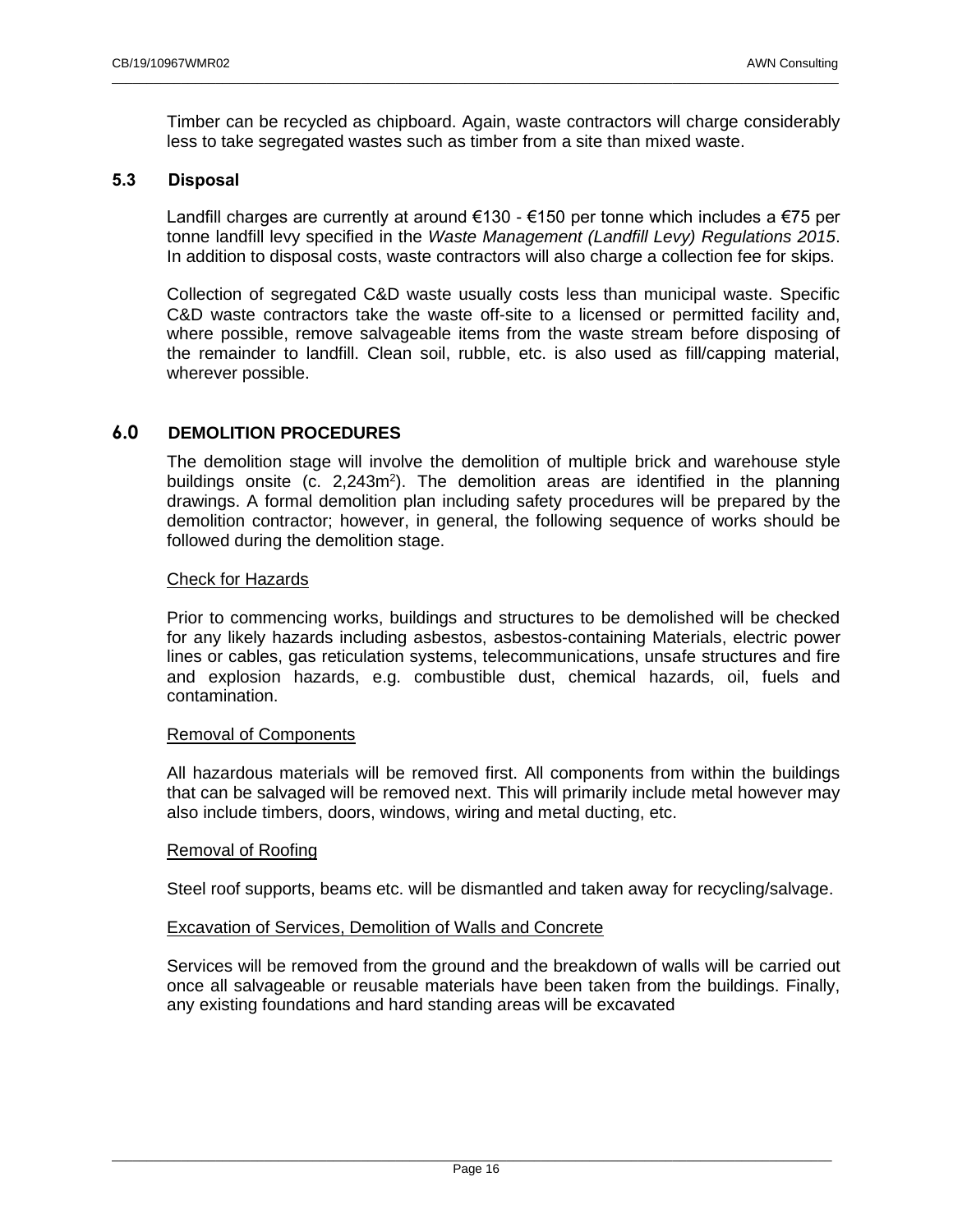# <span id="page-17-0"></span>**7.0 TRAINING PROVISIONS**

A member of the construction team will be appointed as the project waste manager to ensure commitment, operational efficiency and accountability during the C&D phases of the project.

\_\_\_\_\_\_\_\_\_\_\_\_\_\_\_\_\_\_\_\_\_\_\_\_\_\_\_\_\_\_\_\_\_\_\_\_\_\_\_\_\_\_\_\_\_\_\_\_\_\_\_\_\_\_\_\_\_\_\_\_\_\_\_\_\_\_\_\_\_\_\_\_\_\_\_\_\_\_\_\_\_\_\_\_\_\_\_\_\_\_\_\_\_\_\_\_\_\_\_\_\_\_\_\_\_

# <span id="page-17-1"></span>**7.1 Waste Manager Training and Responsibilities**

The nominated waste manager will be given responsibility and authority to select a waste team if required, i.e. members of the site crew that will aid them in the organisation, operation and recording of the waste management system implemented on site.The waste manager will have overall responsibility to oversee, record and provide feedback to the client on everyday waste management at the site. Authority will be given to the waste manager to delegate responsibility to sub-contractors, where necessary, and to coordinate with suppliers, service providers and sub-contractors to prioritise waste prevention and material salvage.

The waste manager will be trained in how to set up and maintain a record keeping system, how to perform an audit and how to establish targets for waste management on site. The waste manager will also be trained in the best methods for segregation and storage of recyclable materials, have information on the materials that can be reused on site and be knowledgeable in how to implement this C&D WMP.

#### <span id="page-17-2"></span>**7.2 Site Crew Training**

Training of site crew is the responsibility of the waste manager and, as such, a waste training program should be organised. A basic awareness course will be held for all site crew to outline the C&D WMP and to detail the segregation of waste materials at source. This may be incorporated with other site training needs such as general site induction, health and safety awareness and manual handling.

This basic course will describe the materials to be segregated, the storage methods and the location of the Waste Storage Areas (WSAs). A sub-section on hazardous wastes will be incorporated into the training program and the particular dangers of each hazardous waste will be explained.

# <span id="page-17-3"></span>**8.0 RECORD KEEPING**

Records should be kept for all waste material which leaves the site, either for reuse on another site, recycling or disposal. A recording system will be put in place to record the waste arising's on site.

A waste tracking log should be used to track each waste movement from the site. On exit from the site the waste collection vehicle driver should stop at the site office and sign out as a visitor and provide the security personnel or waste manager with a waste docket (or WTF for hazardous waste) for the waste load collected. At this time, the security personnel should complete and sign the Waste Tracking Register with the following information:

- Date
- Time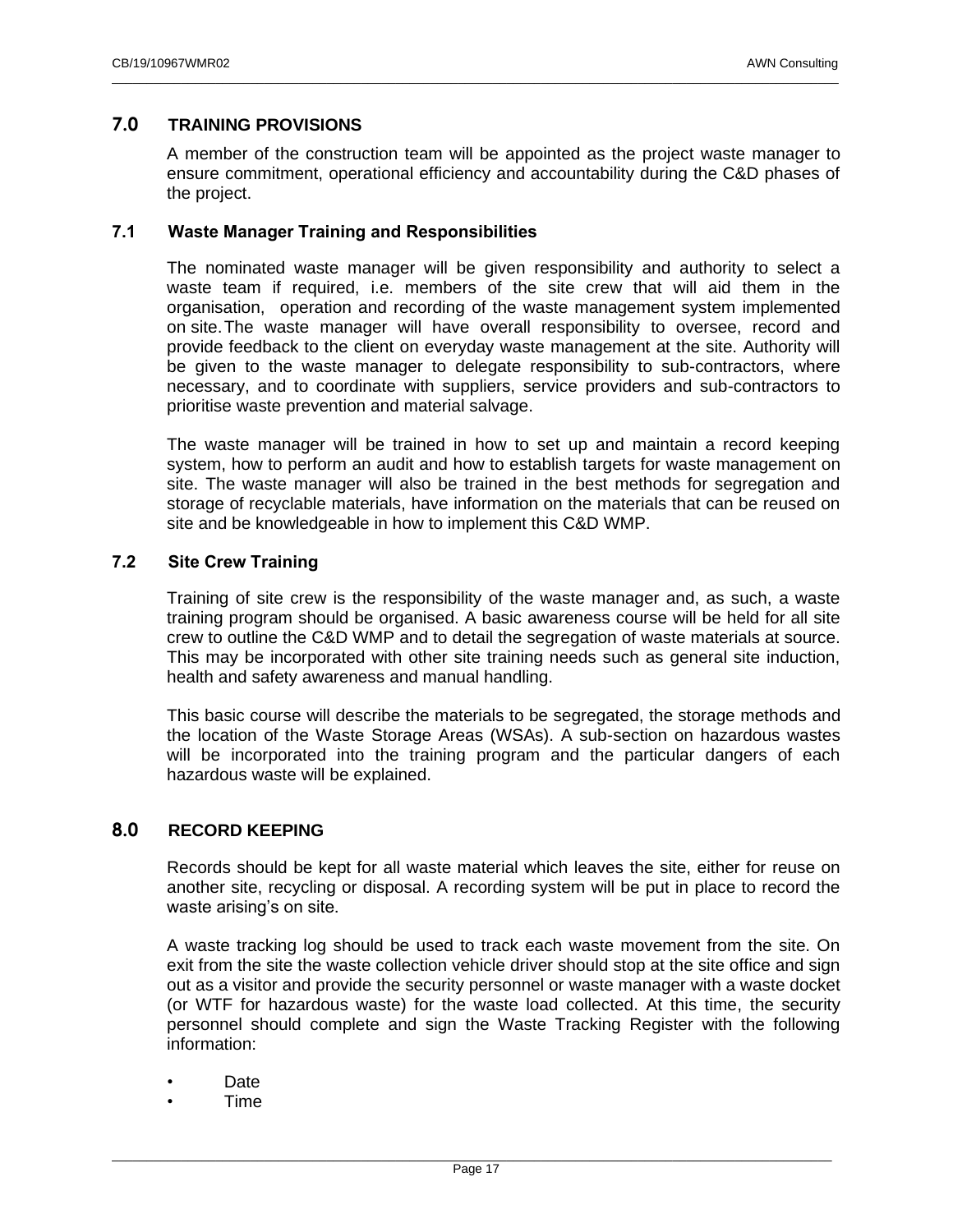- Waste Contractor
- Company waste contractor appointed by e.g. Contractor or subcontractor name

\_\_\_\_\_\_\_\_\_\_\_\_\_\_\_\_\_\_\_\_\_\_\_\_\_\_\_\_\_\_\_\_\_\_\_\_\_\_\_\_\_\_\_\_\_\_\_\_\_\_\_\_\_\_\_\_\_\_\_\_\_\_\_\_\_\_\_\_\_\_\_\_\_\_\_\_\_\_\_\_\_\_\_\_\_\_\_\_\_\_\_\_\_\_\_\_\_\_\_\_\_\_\_\_\_

- Collection Permit No.
- Vehicle Reg.
- Driver Name
- Docket No.
- Waste Type
- EWC/LoW

The waste transfer dockets will be transferred to the site waste manager on a weekly basis and can be placed in the Waste Tracking Log file. This information will be forwarded onto the DCC Waste Regulation Unit on a monthly basis

Alternatively, each subcontractor that has engaged their own waste contractor will be required to maintain a similar waste tracking log with the waste dockets/WTF maintained on file and available for inspection on site by the main contractor as required.

A copy of the Waste Collection Permits, CORs, Waste Facility Permits and Waste Licences will be maintained on site at all times. Subcontractors who have engaged their own waste contractors, should provide the main contractor with a copy of the waste collection permits and COR/permit/licence for the receiving waste facilities and maintain a copy on file available for inspection on site as required.

# <span id="page-18-0"></span>**9.0 OUTLINE WASTE AUDIT PROCEDURE**

# <span id="page-18-1"></span>**9.1 Responsibility for Waste Audit**

The appointed waste manager will be responsible for conducting a waste audit at the site during the C&D phase of the development. Contact details for the nominated Waste Manager will be provided to the DCC Waste Regulation Unit after the main contractor is appointed and prior to any material being removed from site.

## <span id="page-18-2"></span>**9.2 Review of Records and Identification of Corrective Actions**

A review of all waste management costs and the records for the waste generated and transported off-site should be undertaken mid-way through the project.

If waste movements are not accounted for, the reasons for this should be established in order to see if and why the record keeping system has not been maintained. The waste records will be compared with the established recovery/reuse/recycling targets for the site. Each material type will be examined, in order to see where the largest percentage waste generation is occurring. The waste management methods for each material type will be reviewed in order to highlight how the targets can be achieved.

Upon completion of the C&D phase, a final report will be prepared, summarising the outcomes of waste management processes adopted and the total recycling/reuse/recovery figures for the development.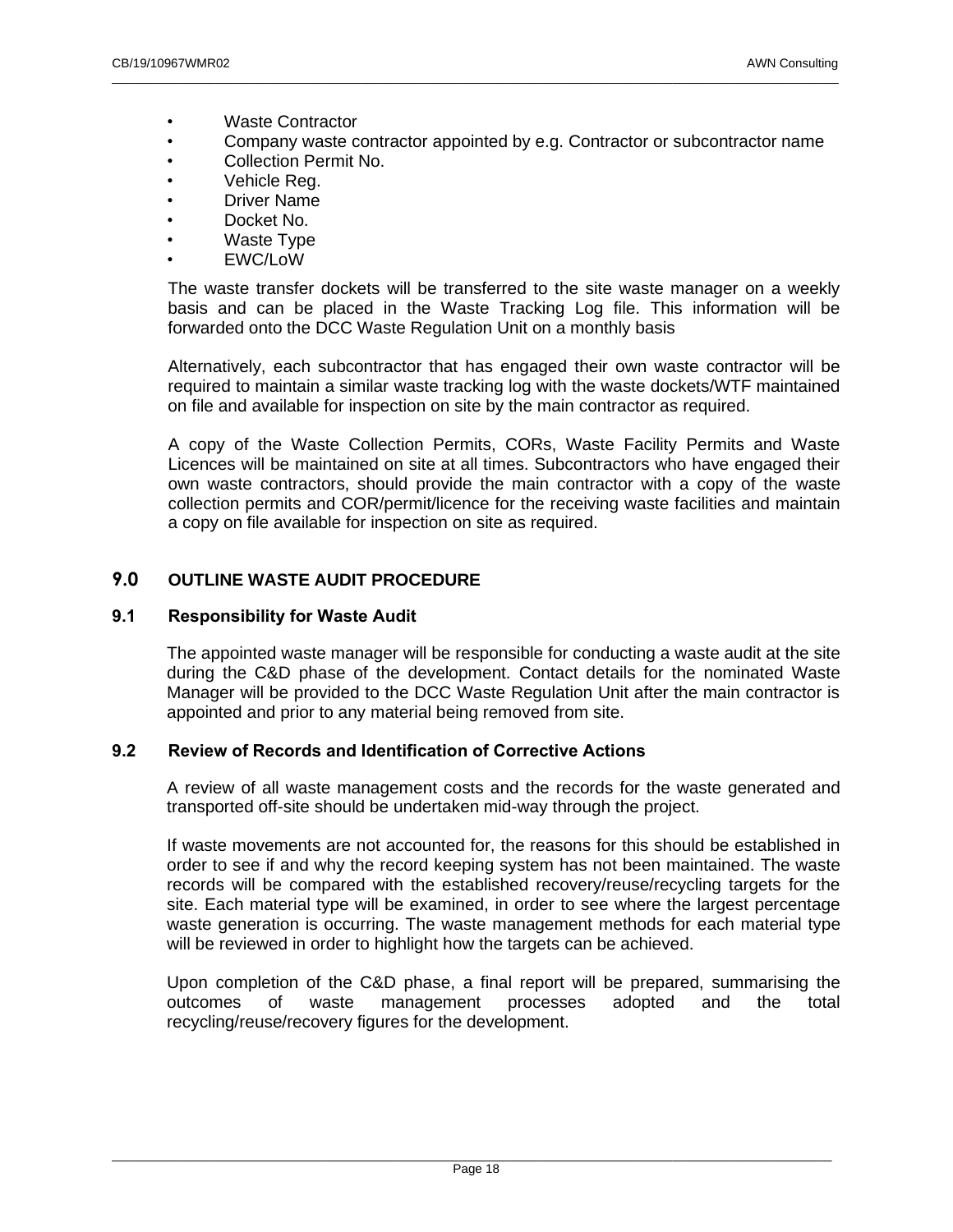# <span id="page-19-0"></span>**10.0 CONSULTATION WITH RELEVANT BODIES**

## <span id="page-19-1"></span>**10.1 Local Authority**

Once demolition and construction contractors have been appointed, have appointed waste contractors and prior to removal of any C&D waste materials offsite, details of the proposed destination of each waste stream will be provided to the DCC Waste Regulation Unit.

\_\_\_\_\_\_\_\_\_\_\_\_\_\_\_\_\_\_\_\_\_\_\_\_\_\_\_\_\_\_\_\_\_\_\_\_\_\_\_\_\_\_\_\_\_\_\_\_\_\_\_\_\_\_\_\_\_\_\_\_\_\_\_\_\_\_\_\_\_\_\_\_\_\_\_\_\_\_\_\_\_\_\_\_\_\_\_\_\_\_\_\_\_\_\_\_\_\_\_\_\_\_\_\_\_

DCC will also be consulted, as required, throughout the demolition, excavation and construction phases in order to ensure that all available waste reduction, reuse and recycling opportunities are identified and utilised and that compliant waste management practices are carried out.

## <span id="page-19-2"></span>**10.2 Recycling/Salvage Companies**

The appointed waste contractor for the main waste streams managed by the demolition and construction contractors will be audited in order to ensure that relevant and up-todate waste collection permits and facility registrations/permits/licences are held. In addition, information will be obtained regarding the feasibility of recycling each material, the costs of recycling/reclamation, the means by which the wastes will be collected and transported off-site, and the recycling/reclamation process each material will undergo off site.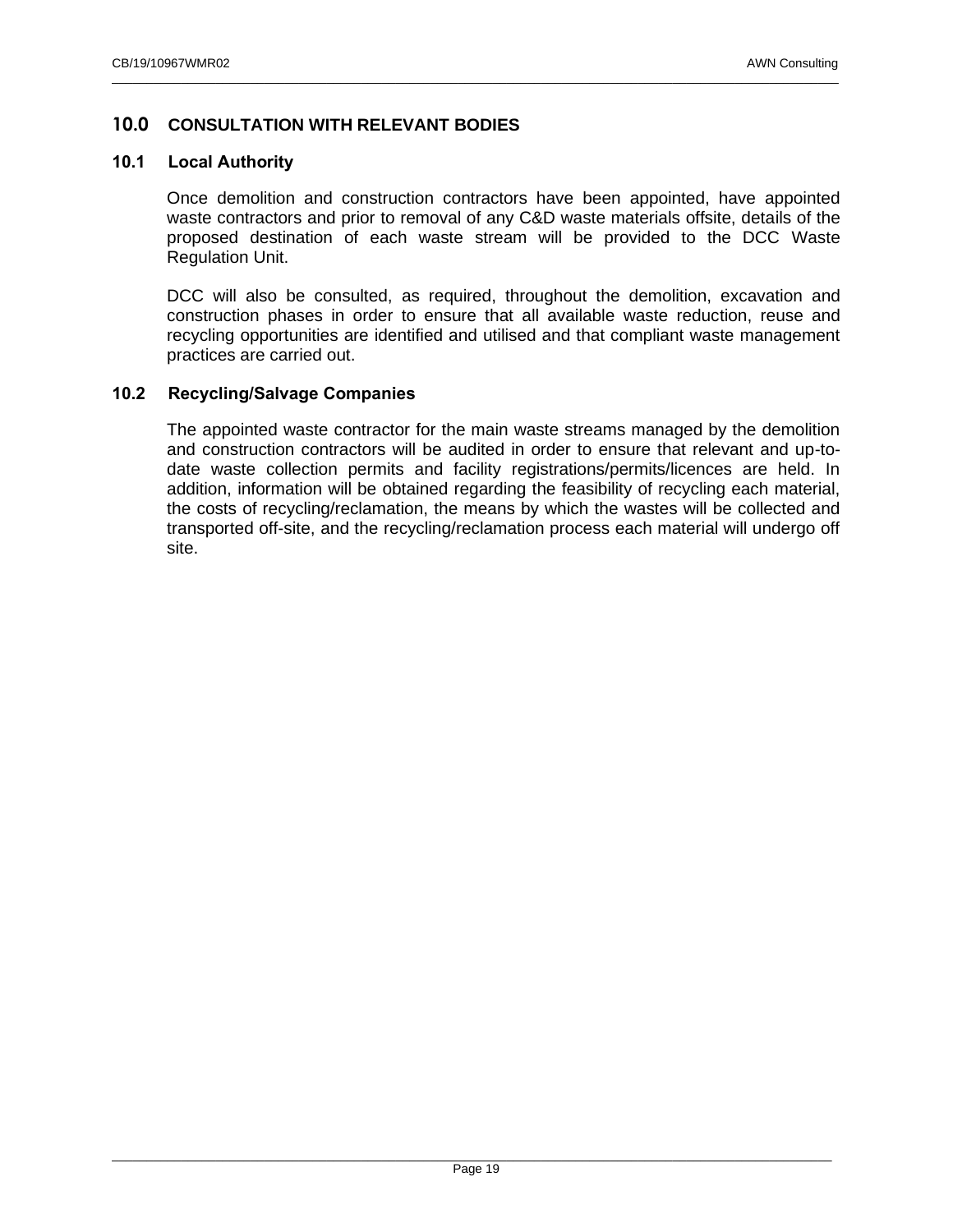# <span id="page-20-0"></span>**11.0 REFERENCES**

<sup>1</sup>Waste Management Act 1996 (No. 10 of 1996) as amended. Sub-ordinate and associated legislation includes:

\_\_\_\_\_\_\_\_\_\_\_\_\_\_\_\_\_\_\_\_\_\_\_\_\_\_\_\_\_\_\_\_\_\_\_\_\_\_\_\_\_\_\_\_\_\_\_\_\_\_\_\_\_\_\_\_\_\_\_\_\_\_\_\_\_\_\_\_\_\_\_\_\_\_\_\_\_\_\_\_\_\_\_\_\_\_\_\_\_\_\_\_\_\_\_\_\_\_\_\_\_\_\_\_\_

- European Communities (Waste Directive) Regulations 2011 (S.I. No. 126 of 2011) as amended.
- Waste Management (Collection Permit) Regulations 2007 (S.I. No. 820 of 2007) as amended.
- Waste Management (Facility Permit and Registration) Regulations 2007 (S.I No. 821 of 2007) as amended.
- Waste Management (Licensing) Regulations 2000 (S.I No. 185 of 2000) as amended.
- European Union (Packaging) Regulations 2014 (S.I. No. 282 of 2014) as amended.
- Waste Management (Planning) Regulations 1997 (S.I. No. 137 of 1997) as amended.
- Waste Management (Landfill Levy) Regulations 2015 (S.I. No. 189 of 2015)
- European Union (Waste Electrical and Electronic Equipment) Regulations 2014 (S.I. No. 149 of 2014)
- European Union (Batteries and Accumulators) Regulations 2014 (S.I. No. 283 of 2014) as amended.
- Waste Management (Food Waste) Regulations 2009 (S.I. No. 508 of 2009) as amended.
- European Union (Household Food Waste and Bio-waste) Regulations 2015 (S.I. No. 191 of 2015)
- Waste Management (Hazardous Waste) Regulations 1998 (S.I. No. 163 of 1998) as amended.
- Waste Management (Shipments of Waste) Regulations 2007 (S.I. No. 419 of 2007) as amended.
- The European Communities (Transfrontier Shipment of Hazardous Waste) Regulations 1988 (S.I. No. 248 of 1988)
- European Communities (Shipments of Hazardous Waste exclusively within Ireland) Regulations 2011 (S.I. No. 324 of 2011)
- European Union (Properties of Waste which Render it Hazardous) Regulations 2015 (S.I. No. 233 of 2015) as amended

<sup>2</sup>Environmental Protection Act 1992 (Act No. 7 of 1992) as amended

<sup>3</sup> Litter Pollution Act 1997 (Act No. 12 of 1997) as amended

<sup>4</sup>Eastern-Midlands Region Waste Management Plan 2015 – 2021 (2015)

<sup>5</sup>Department of Environment and Local Government (DoELG) Waste Management – Changing Our Ways, A Policy Statement (1998).

 $6$  Forum for the Construction Industry – Recycling of Construction and Demolition Waste.